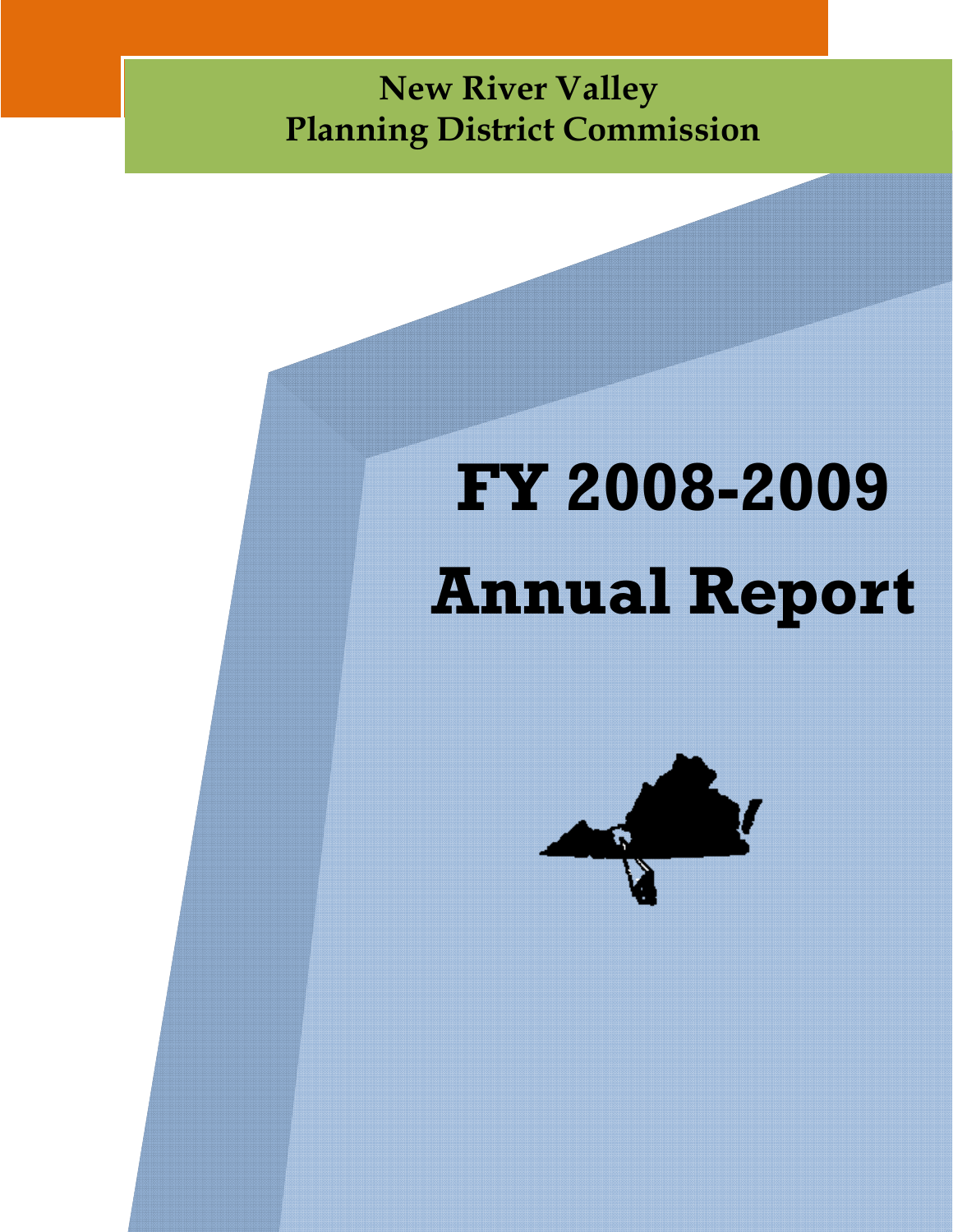# *Virginia's* **New River Valley**



# **New River Valley Planning District Commission**

6580 Valley Center Drive, Suite 124 Radford, VA 24141 Phone: 540.639.9313 FAX: 540.831.6093

> nrvpdc@nrvdc.org www.nrvpdc.org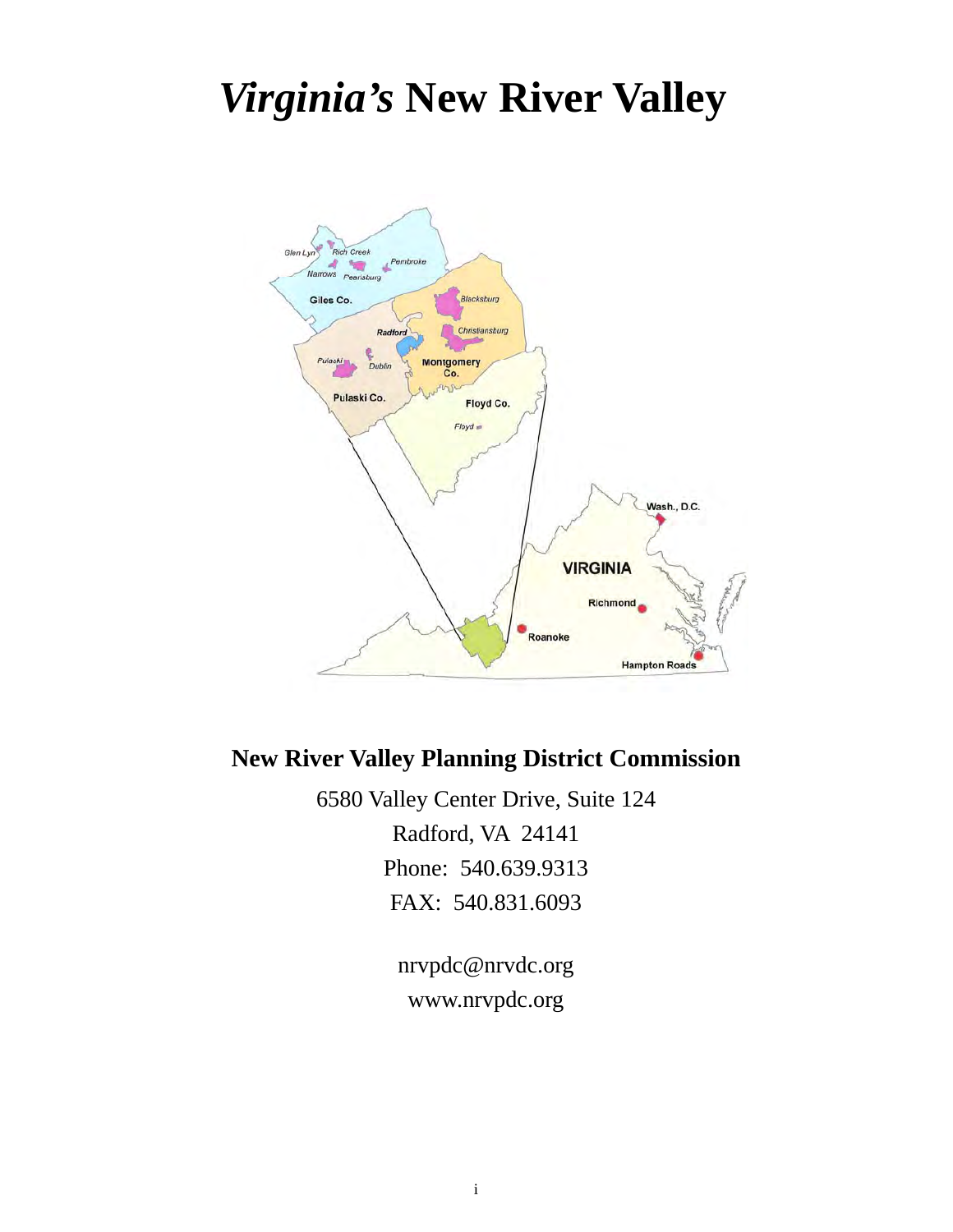# **Table of Contents**

| Executive Director's Report 1           |
|-----------------------------------------|
|                                         |
| Virginia's First Regional Industrial    |
|                                         |
| Emerging Regional Cooperative Efforts 2 |
| Community First: Regional Partners in a |
|                                         |
|                                         |
| New River Valley HOME Consortium3       |
|                                         |
|                                         |
| <b>New River Valley Development</b>     |
|                                         |
| New River Valley Commerce Park 6        |
|                                         |
| Housing Partnership of the New River    |
|                                         |
| New River Valley Disability Services    |
|                                         |
| <b>New River/Mount Rogers</b>           |
| Workforce Investment Board 7            |
|                                         |
| Pulaski County Comprehensive Plan8      |
| Floyd County Comprehensive Plan 9       |
| Town of Floyd Land Development          |
|                                         |
| Pearisburg Subdivision and Zoning       |
|                                         |
| Local Emergency Planning Committee9     |

| Central Pulaski County Transportation |
|---------------------------------------|
| and Land Use Master Plan 9            |
| New River Valley Community            |
| Broadband Network Plan10              |
|                                       |
| Pulaski Area Economic Adjustment      |
|                                       |
| Pulaski County Water/Sewer            |
|                                       |
| Regional Water Supply Planning11      |
| Southern Rivers and the NRV           |
| Regional Wastewater Study12           |
| New River Valley Hazard Mitigation    |
|                                       |
|                                       |
| Mobility Management13                 |
| Employment Mobility Study13           |
|                                       |
|                                       |
|                                       |
| <b>Administrative Operations16</b>    |
| FY 2008-09 Commissioners 16           |
|                                       |
|                                       |
|                                       |
|                                       |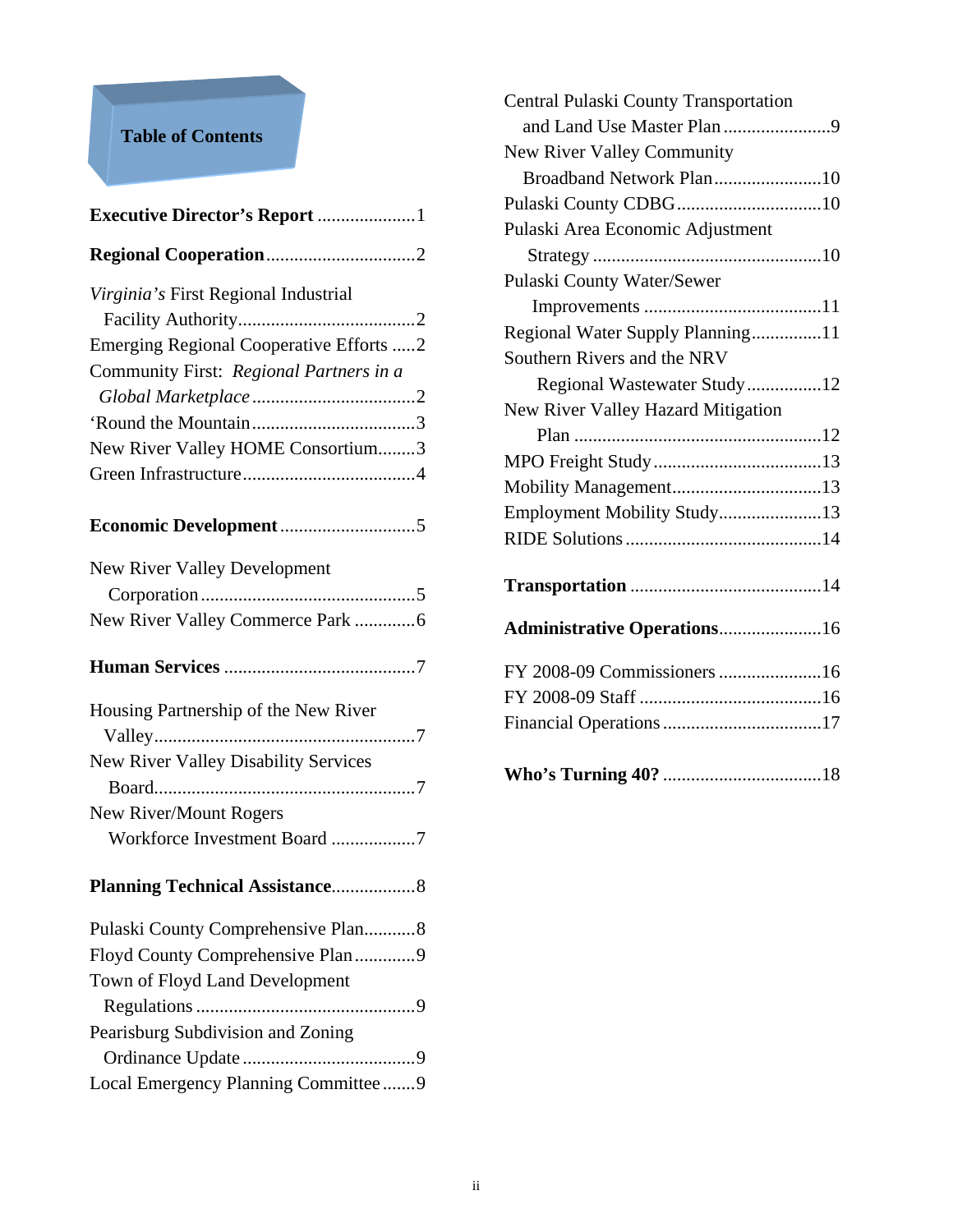#### **Executive Director's Report**

*Dear Board of Commissioners and Citizens of the New River Valley,* 

Fiscal Year 09 has been an extremely busy year, even in the face of an extreme slowdown in the world's economy along with increasing costs, particularly energy costs. These are just some of the issues that are helping shape the regional agenda.

FY 09 marked a major update to the region's economic strategy, Vision 2020. As in the past, Vision 2020 is the Region's Strategic Plan, incorporating action steps for partners in the planning process as well as other organizations undertaking projects suggested by the regional goals and objectives. Participants in the process identified several unifying themes: regional cooperation in project development is essential; a focus on sustainability is required; converting research to product manufacturing is critical, particularly research from Virginia Tech; high speed internet is critical for survival in a  $21<sup>st</sup>$  Century economy. Four vision areas became evident when attempting to categorize action items included in **Community First…***Regional Partners in a Global Marketplace*: People,

Business/Industry and Employment, Natural and Cultural Resources, and Physical Infrastructure.

Last year I introduced the beginning of the Pulaski Town and County Economic Adjustment Strategy. The localities received financial support from the US Economic Development Administration to prepare an economic adjustment strategy to recover from the loss of the textile and furniture industries and the downsizing of the automotive field. The study identified Communities of Opportunity in Recreation, Education and Business for Pulaski County. The Community of Opportunity including nano manufacturing is a promising prospect for the entire New River Valley. The region is well placed to be the center of a developing cluster of nanotech

manufacturing companies, while possessing the assets to support a transition from research in nanotechnology to the manufacture of nano products. The region is working together to create Virginia's Nanotechnology Park, establishing a presence in this  $21<sup>st</sup>$  Century manufacturing sector and providing much-needed jobs to the workforce in the region.

#### Employment Mobility

The soaring cost of energy and its impact on transportation caused an increased interest in ridesharing and influenced the results of the Employment Mobility Study. The employment mobility study surveyed employees through employers and those utilizing park and ride lots to determine the level of interest in utilizing public transportation. The study found that the Route 460, Rt. 114, Rt. 11 and Rt. 8 corridors are major commuting routes in the region. The above list is basically in priority order for developing public transportation services primarily for citizens commuting to work.

#### New River Valley Regional Wastewater Study

*The New River Valley Regional Wastewater Study* provides the region with a comprehensive evaluation of wastewater needs. The study was funded by the General Assembly through its Southern Rivers Program. The focus of the study is the maintenance of water quality in the region's waterways. This is the first comprehensive update of the region's wastewater needs since the Water Quality Management Planning of the early 1970's. Projects were identified in two categories, centralized projects

and decentralized projects. Of the 116 identified centralized projects, 20 ranked high on the selection criteria for improving water quality. Eighteen decentralized projects were identified in areas where there is a concentration of homes that cannot be served by centralized systems. Of these projects, six also ranked highly to improve water quality.

Central Pulaski County Transportation and Land Use Master Plan The Planning District Commission provided staff support to the towns of Dublin and Pulaski as well as the County as they evaluated the transportation needs in the Central core of the County. The Central Pulaski area is an important transportation corridor for all of the New River Valley. The study evaluated the existing conditions in the corridor, land use changes, and proposed projects to keep the transportation system working efficiently and meeting needs locally as well as across the region.

The work discussed above illustrates the strong interconnections between the region's people and their service needs. Addressing issues together identifies solutions that may not otherwise be considered. When these completed projects are considered alongside the ongoing work initiated last year, including expansion of the Corporate Research Center (CRC) at Virginia Tech, the sharing of potable water resources, regional broadband deployment, Green Infrastructure and sustainability, as well as the upcoming requirements for stormwater management, the need for regional solutions is clearly evident.

The following report describes these and many other projects the Commission worked on during the FY 08-09 year.

*Sincerely,* 

*David W. Rundgren* Executive Director

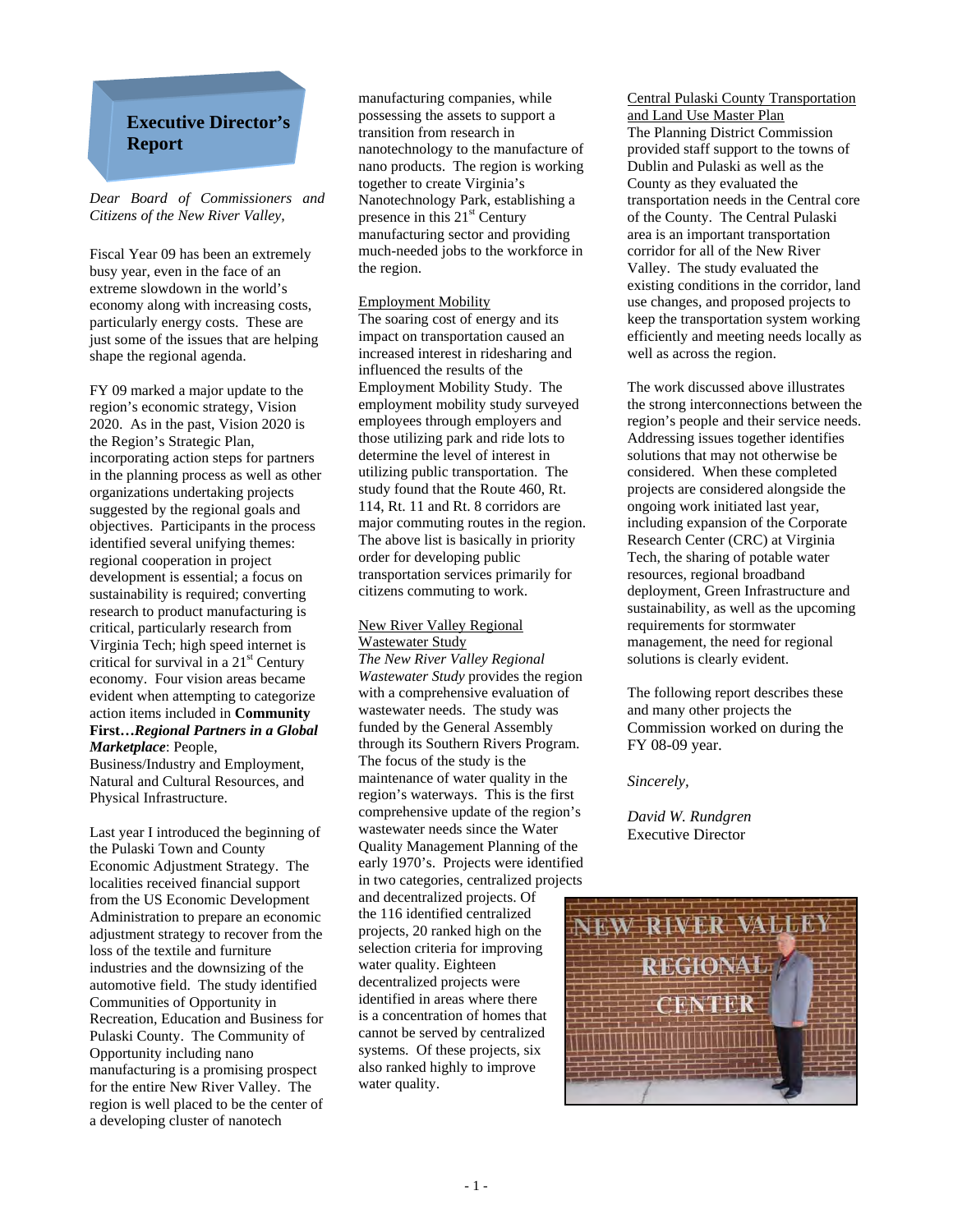# **Regional Cooperation**

#### *Virginia's* **First Regional Industrial Facility Authority**

*Virginia's* First Regional Industrial Facility Authority's first project was the creation of the New River Valley Commerce Park. The work of the Commerce Park Participation Committee is reviewed in another section of this report. During FY09, the Authority created an additional Participation Committee: the Nanotechnology Park Participation Committee, which is developing the prospectus and marketing strategy for recruiting members both public and private as well as proceeding with conceptual site plans and preliminary engineering.

The Authority continues to seek quality economic development opportunities which create local benefits through joint projects.

#### **Emerging Regional Cooperative Efforts**

Coordination and cooperation continue to be a desired condition. The State is looking for opportunities to work with localities and regionally in such programs as Green Infrastructure planning, Hazard Mitigation, alternative energy development and energy conservation. Work continues between the State and localities in coordination of land use decisions and the adequacy of the transportation infrastructure.

Water source sharing is the subject of several discussions, notably between Pulaski and Radford, in support of joint needs at the Commerce Park and also assuring that VDOT designs into the Rt. 114 bridge replacement with the ability to carry water between Pulaski and Montgomery counties.

Stormwater management and broadband communications interoperability are topics shared by localities and the State.



The *Vision 2020* regional strategic plan *Community First*: Harnessing Change and Building Connections (2003) was updated in 2009.

# **Community First:** *Regional Partners in a Global*

*Marketplace* is the 2009 update to the New River Valley's Vision 2020 Strategic Plan. Recognizing the value of working together, to accomplish long- and short-term goals, and the need to share resources across political lines, the area's citizens built a plan highlighting "regional" goals, objectives, projects and programs in this newest update.

The 2009 *Vision 2020* Update, Community First: *Regional Partners in a Global Marketplace*, was made possible by the concentrated efforts of numerous New River Valley visionaries. Contributors included local government

officials, members of nonprofit organizations, civic leaders, teachers and school administrators, business community members, and many others committed to a bright and community-guided future for the New River Valley. The revision of the projects and update of the Comprehensive Economic Development Strategy was completed in June 2009.

The vision areas from the 2003 update were modified to **People, Business/Industry and Employment, Natural and Cultural Resources,** and **Infrastructure.** Ideas were generated for these areas by answering the following two questions:

- 1. What can be done immediately to shore up our local businesses, organizations and people?
- 2. What are things we need to do today to support a bright future for our children?

Six *Community Conversations*  were held throughout the region so that citizens, community leaders, educators and local elected officials could come together and share their opinions and ideas about the future of the New River Valley. The *Community Conversations* were held in Dublin, Radford, Floyd, Christiansburg, Pearisburg, and Shawsville.

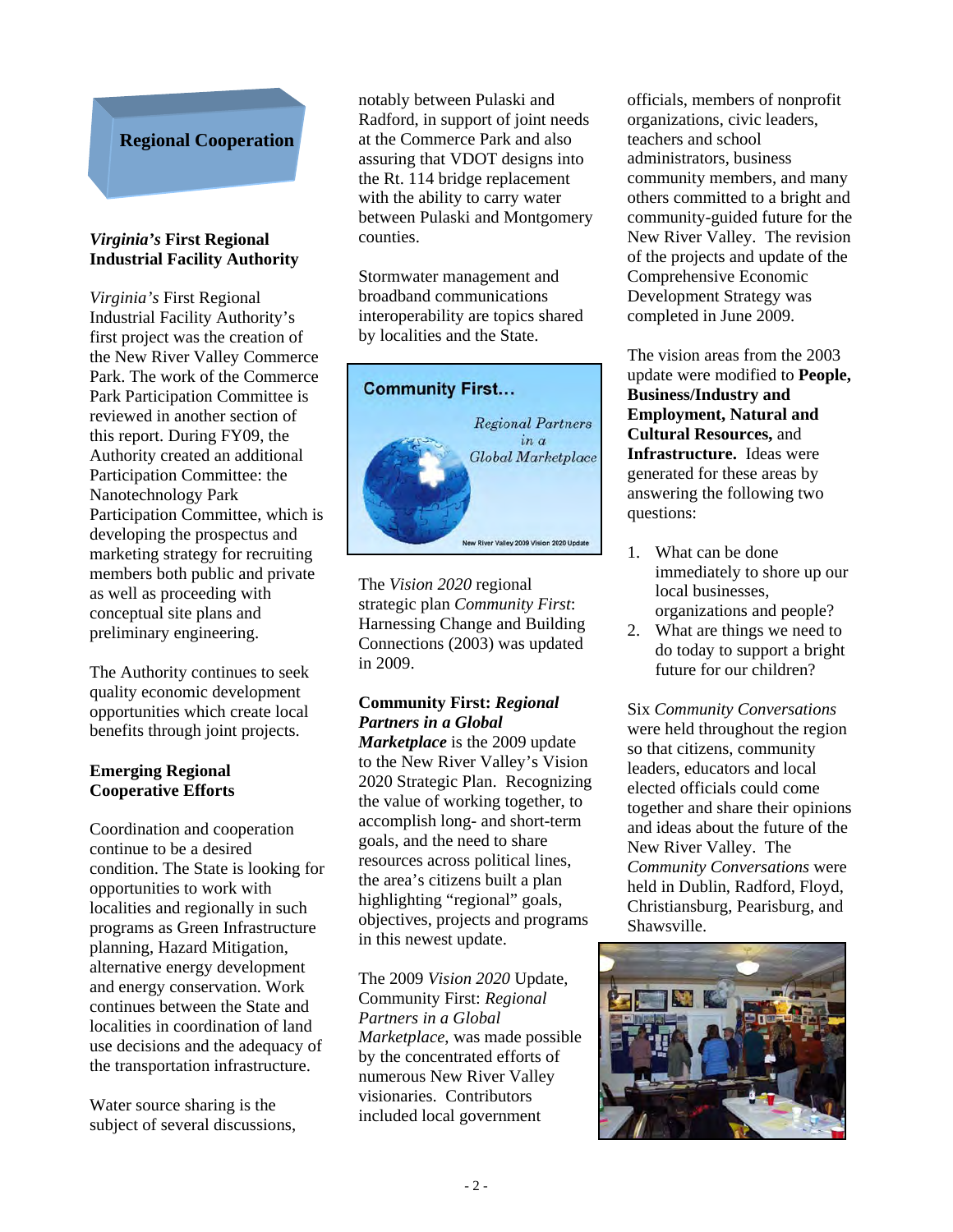A final area-wide meeting was held on April 30, 2009 where all the ideas gathered were reviewed and prioritized. Most of the region's Planners attended that session and participated in the final round of prioritization of the project and program ideas.

Throughout the process, citizens provided input, suggestions, comments, and concerns on many issues facing the New River Valley and its individual jurisdictions. Several common themes presented themselves: a need to be more regional in our planning and program development; a need to provide residents, businesses and industry with affordable broadband services to enable greater participation and global access; a need to grow and support small local business (especially high, bio and nanotech); a need to make energy conservation and education an integral part of our everyday life; and a need to preserve our cultural and natural heritage (this includes supporting and encouraging growth in family farms).

With the advancement of technology and the world wide web, businesses in the New River Valley are competing with businesses from all over the world. *Community First* can be achieved by focusing on the immediate needs of our people and businesses in these uncertain economic times through initiatives to "buy local," and to cultivate and preserve local culture and heritage. And we can become more competitive in the global marketplace by becoming *Regional Partners* (and not regional competitors) in economic strategies. The strength of the New River Valley has

always been its people and their commitment to education, innovation, and preservation of the area's history and natural resources.

Several regional initiatives in the areas of telecommunications, regional housing assessment, and cooperative regional governmental forums have begun under the impetus of this vision. Greater connections between and among governments, the nonprofits, and grassroots community groups can also be attributed to efforts under the regional *Community First* umbrella.

#### *NRV Planner's Forum*

The Commission supports communication and training between local government planning departments by coordinating a Regional Planning Forum. The Regional Planning Forum meets bi-monthly at a rotating host community to discuss the latest issues concerning planning in the region. The Planning Forum has made it their goal to provide at least one training session annually open to all local government Planning Commission members in the region. The Commission hosted the third training session on April 30th of this year.

The session was an overview of Cluster Development implementation and techniques. Landscape Architects, a professor at Virginia Tech and others involved with a local private business, gave overviews of cluster development from the perspective of an applicant. The session was well attended with close to 70 area Planning Commissioners. Plans are underway to hold another training session in April of 2010.



Southwest Virginia's Artisan Network, 'Round the Mountain, is a non-profit organization whose mission is to promote sustainable economic development of the region's communities by assisting local artisans with marketing, educational, and entrepreneurial opportunities. 'Round the Mountain represents 19 counties and 4 cities, with the New River Valley serving as its northernmost boundary. Preliminary community meetings have begun this year in the New River Valley bringing together interested artisans and farmers to provide details on the RTM organization and its mission, membership, and what it hopes to accomplish in the future. After these meetings, each county (or partner counties) is tasked with identifying their locality's artisans and farms to compile in an informational brochure. Floyd County has already completed its brochure, with Montgomery County scheduled for production in spring of 2010. The PDC serves on the Trail Development Committee for the organization.

#### **New River Valley HOME Consortium**

June 30, 2009 marked the end of the New River Valley HOME Consortium's second year of funding. The HOME Program, established in 1990 by the Department of Housing and Urban Development (HUD), is the largest Federal block grant to State and local governments designed exclusively to create affordable housing for low to moderate-income households.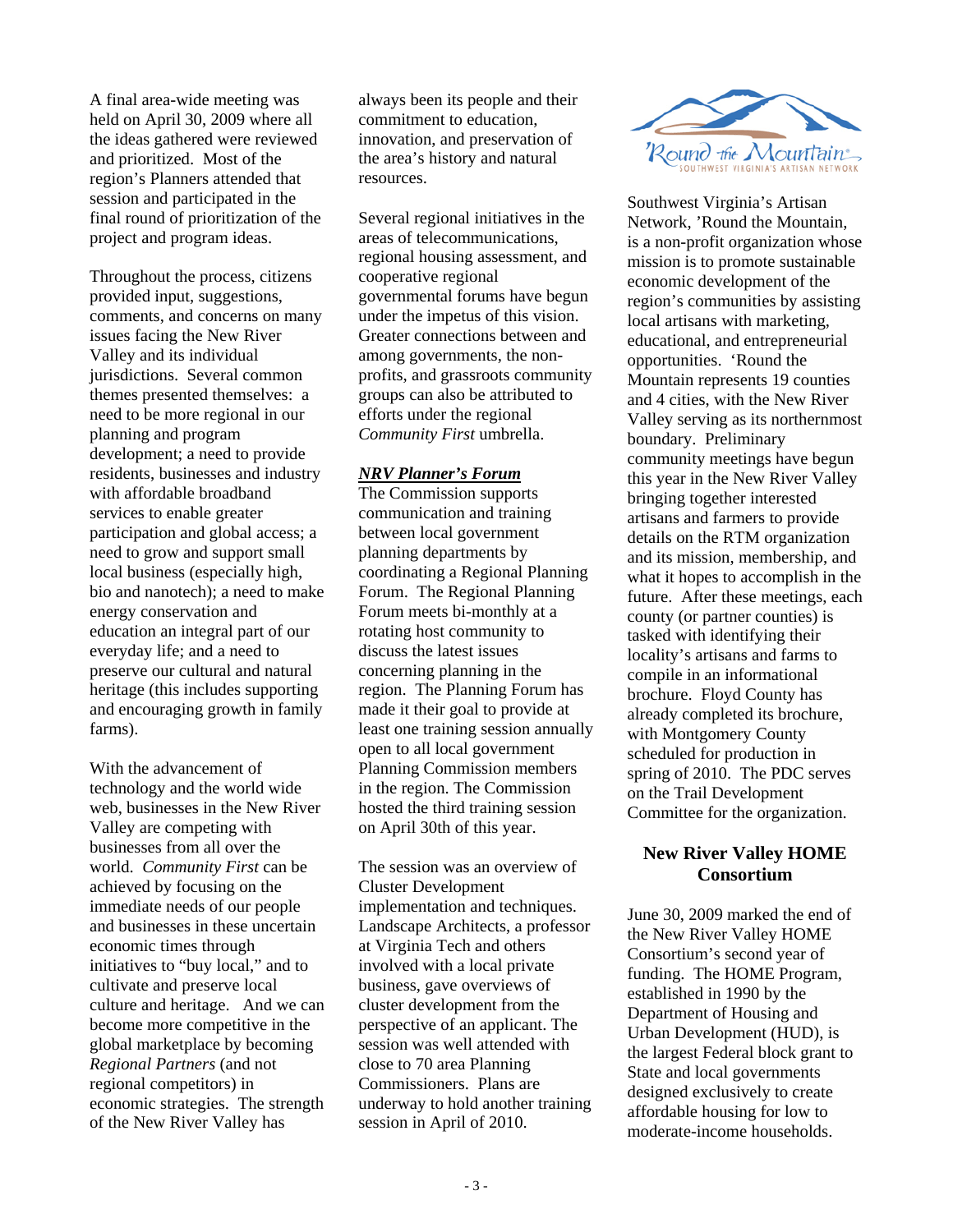Funds are available for activities such as owner occupied home rehabilitation, new construction of single family or multi-family homes, acquisition of property, and demolition of substandard housing as well as architectural fees, feasibility studies, homebuyer's counseling, and other finance-related costs. The HOME funds require a 25% nonfederal match by the Consortium, a way of ensuring commitment from the localities.

Over the past year, the NRV HOME Consortium completed the following activities:

- The Consortium unanimously approved a revised allocation system to rotate the funds annually among the member localities. This helps the member localities to leverage other funds more effectively, improve long term planning, and increases the impact of the Consortium to address housing needs. During the past fiscal year, Montgomery County, Pulaski County and the City of Radford were the target areas for assistance.
- Construction on the duplex in Blacksburg was completed and homeowners were selected.
- Program guidelines were established for the Homebuyer Program.
- The loan was closed and construction started on a mixed-use rental project in the City of Radford.
- Four down payment assistance loans were made.
- The Town of Blacksburg developed an Affordable Housing Program to best coordinate HOME funds with its annual allocation of CDBG Entitlement funds.

• Community Housing Development Organization (CHDO) Operating funds were added as an eligible activity.



Dedication of a new construction duplex in Blacksburg for two low-to-moderate income families.



Future site of a mixed-use commercial and rental unit project in the City of Radford.

#### **Green Infrastructure Planning**

In the past year, the Green Infrastructure Initiative, coordinated by the NRVPDC has shifted its focus from outreach and education to a technical analysis of the region's natural assets. This process began with a set of meetings dedicated to identifying themes upon which to build the region's green infrastructure network. The themes identified included: forest and farms, water, natural hazards, habitat and ecosystem diversity, recreation and health, and cultural heritage. Each of these components was identified as being critical to the overall concept of green infrastructure in the NRV. A link to these themes

and their related goals is provided at: www.nrvpdc.org/ GreenInfrastructure/ greeninfrastructure.html.

Based on the development of these themes and goals, the NRVPDC, along with the New River Land Trust and several other steering committee members, has been working with the Green Infrastructure Center of Charlottesville. The GIC provided guidance and advice on how to overcome some obstacles that had become difficult with the previous mapping methodology the group was using. Concurrent with this collaboration, working groups composed of members of the steering committee met several times to discuss each of the themes. These groups were tasked with identifying data sets and specific characteristics that spatially represent their assigned theme.

Already, the new methods provided by the GIC have yielded draft maps of the region's green infrastructure network as well as overlays depicting each of the previously discussed themes. The working groups provided valuable insight and review of the draft overlays as they were created by PDC staff. A set of final draft maps should be available in the fall of 2009. The steering committee will begin

shifting its focus again toward the outreach and education that is so crucial to the public and government acceptance and endorsement of these planning efforts. A communications strategy and "roll-out" plan is currently under discussion and is slated to begin in early winter 2009 and 2010.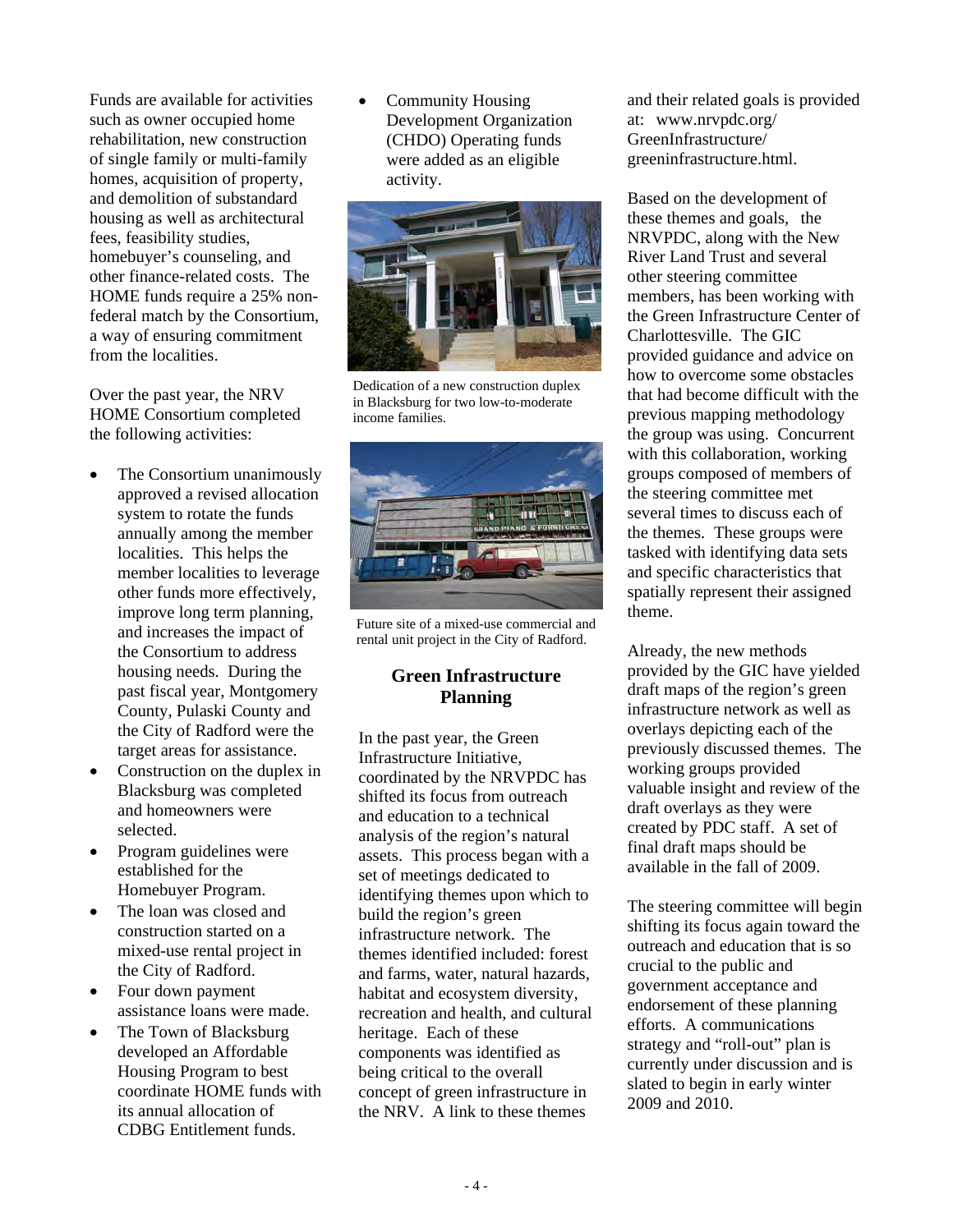# **Economic Development**

#### **New River Valley Development Corporation**

The Development Corporation is chartered as an economic development organization and continues to seek opportunities to be a force in developing economic initiatives throughout the NRV.

The Corporation's staff remained active in economic development activities during the year.

The Development Corporation disseminated business information, produced printed promotional materials, helped build resources and networks, and assisted with financial packages for small businesses and entrepreneurs.

Additionally, the program has provided support to downtown businesses, localities, non-profit organizations, individuals and entrepreneurs located within the New River Valley as well as the New River Valley Competitiveness Center Business Incubator tenants, keeping in line with the Corporation's mission.

#### **Incubator Services**

The Commission has continued its work in developing a management and training incubator network among the incubator facilities in the New River Valley. The following report presents highlights of the past year.

#### **New River Valley Competitiveness Center**

The New River Valley Competitiveness Center, a small business incubator, completed its tenth year of operation. Since the beginning of the Center in April 1999, 42 new businesses have been assisted with the creation of over 328 new jobs. Twenty-one tenants, including seven regional agencies, currently occupy the incubator; it is now at 53% occupancy. By the end of June 2009, the Center provided business technical assistance to eight external clients and helped two clients expand their companies within the New River Valley.

Responding to the sharp economic downturn facing the nation's micro and small businesses, the Development Corporation has partnered with several non-profits that offer lending and support services to small businesses to take swift action to help entrepreneurs challenged by higher costs, declining sales, and tightening credit. The Micro Solutions Program allows the Center to help clients connect to area business technical assistance programs to further grow their business, by providing services that include lending, training, technical assistance and mentoring to current and aspiring entrepreneurs.

The Center will continue to offer an in-house revolving loan fund for business expansion to several incubator tenants. The overall strategy of the Fund is to use a public/private partnership to finance viable projects that typically would not otherwise

meet conventional lending standards. In the end, it all comes down to helping clients get what they need to grow their business. The following new tenants expanded their business within the Competitiveness Center in fiscal year 2009.

- **North South Partners, Inc**. produces "the best beef naturally". They are determined to provide the best product for the consumer and the soundest genetic seed stock for the farmer.
- **•** Blue Ridge Satellite provides Dish Network services among other products and services.
- **Boscan Web Services** is a web center that supports small and medium sized businesses to leverage their information, products and goods on the Internet. They also promote wealth and health through Market America.
- **Woodmen of the World Financial Society** provides valued financial solutions and engages their members in volunteer community services.

#### **Special Programs and Marketing**

**BREW**: The New River Valley Development Corporation continued to partner with the Entrepreneur Coalition to provide free start-up Business Resource Entrepreneur Workshops (BREW) business sessions to Pulaski County entrepreneurs and businesses. BREW workshop classes were open to the public and were taught by New River Valley business professionals. These sessions were designed to give the beginner entrepreneur an opportunity to get vital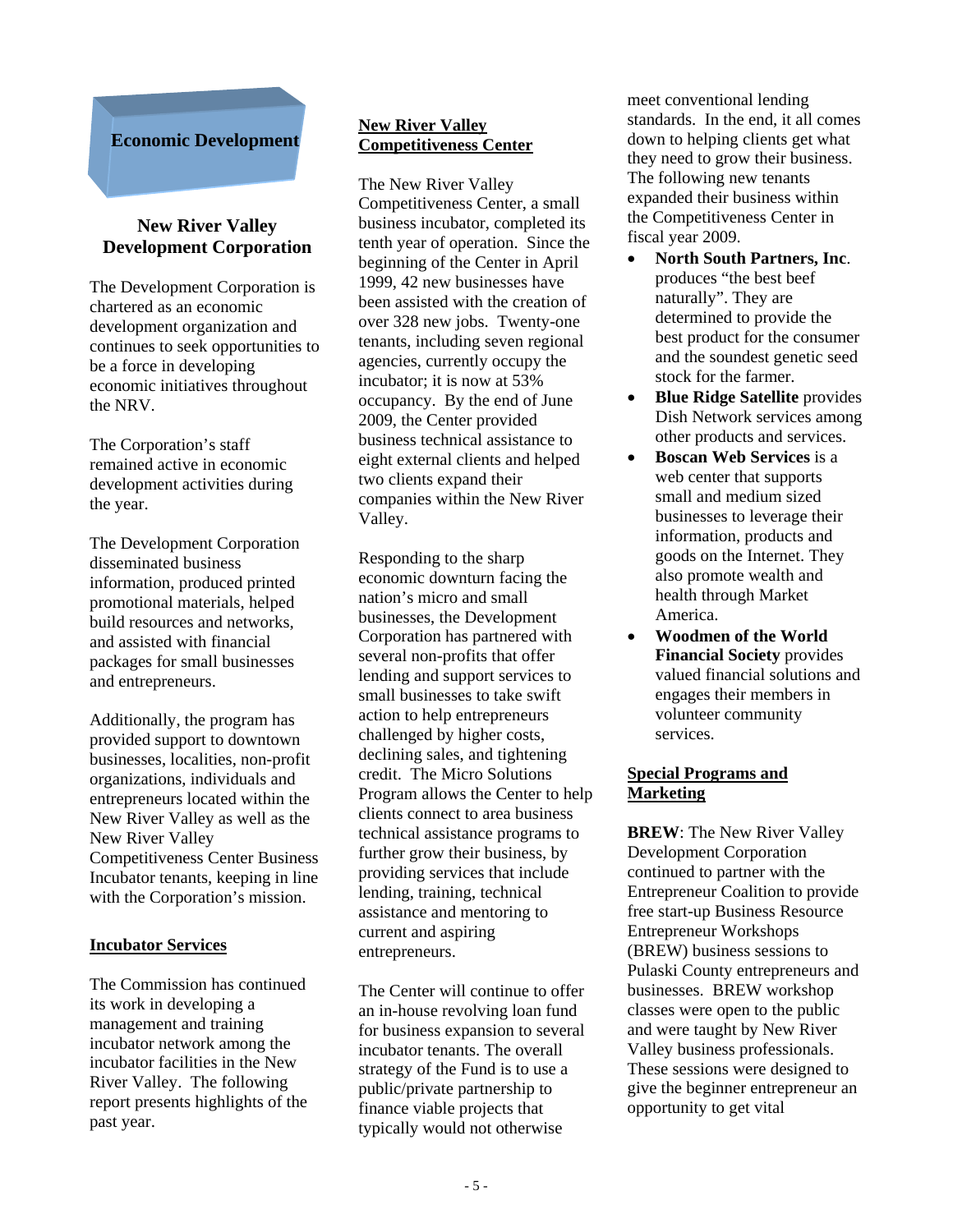information on how to get a business started.

**Competitiveness Center Works With External Clients:** Business

incubation programs catalyze the process of starting and growing companies by providing entrepreneurs with the expertise, networks and tools they need to make their ventures successful. The Center focuses on start-up needs by providing assistance in preparing a formal business plan, building networks, locating tools to market a business, and aid in generating an infusion of cash to get their businesses off on the right foot. This is why it's important for Small Business Incubators to team up with local Small Business Development Centers (SBDC's), private economic development partnerships, and officials from towns and counties to create a local environment that stimulates balanced economic growth through job creation and business assistance.

The Competitiveness Center continues to partner with networks to nurture start-up firms who wish to retain and foster the growth of existing businesses, attract new businesses, and bring career opportunities to local residents by providing training courses and create a way to increase local entrepreneurs' chance of securing capital through private and federal programs.

# **Zambia Delegates Visit the NRV Competitiveness Center:**

The New River Valley Competitiveness Center for the first time hosted delegates from Zambia and it was a pure delight. They were the most attentive, interested and educated delegates who represented vocational, technological, and entrepreneurial training; individuals who were fascinated with sharing best practices for small business incubators.



The delegates spent the week meeting with incubator managers and representatives from the New Century Venture Center in Salem, the Jacksonville Center in Floyd, and the Southwest Regional Enterprise Center at the Crossroads Institute in Galax to gain understanding of managing an incubator. The Zambians had appointments with Woodworks Restoration & Remodeling and Trenia B and Company, Competitiveness Center graduates, to discuss the Center's role in their business development and success. Residing incubator tenants Safe Water, Luxine Inc., Signs Direct, and Smiling Bulldog Enterprises shared with the delegates the advantages and disadvantages of being located within a small business incubator while developing a startup business. Incubator managers and representatives, graduates, and tenants agreed that the whole week was a success. This visit was worthwhile and could lead to further business exchanges.

# **New River Valley Commerce Park**

The economic development world has changed during the last five years and the Commerce Park Participation Committee is keeping pace with the changes. The Commerce Park is a joint economic development location which was not affordable by individual local governments. It was envisioned as a premiere location for computer chip manufacturing or other high-end computer based manufacturing which required space, high investments in machinery and the tools of production, quality water supplies, and the potential for access to international travel and shipping.

The Commerce Park includes nearly 900 acres, is immediately adjacent to the New River Valley International Airport where US Customs is providing Port of Entry Services, and is in a suitable location with low potential for natural disaster interruption of business.

The localities who jointly invested in the future include the Counties of Bland, Craig, Giles, Montgomery, Pulaski, and Roanoke, the Cities of Radford and Roanoke, and the Towns of Dublin, Pearisburg, and Pulaski.

The eleven member Participation Committee has elected Chris McKlarney, Giles County representative, as its Chairman; Basil Edwards, City of Radford representative, as Vice Chairman; and Shawn Utt, Pulaski County representative as Secretary/Treasurer. During FY 08-09, the Participation Committee, as co-applicant with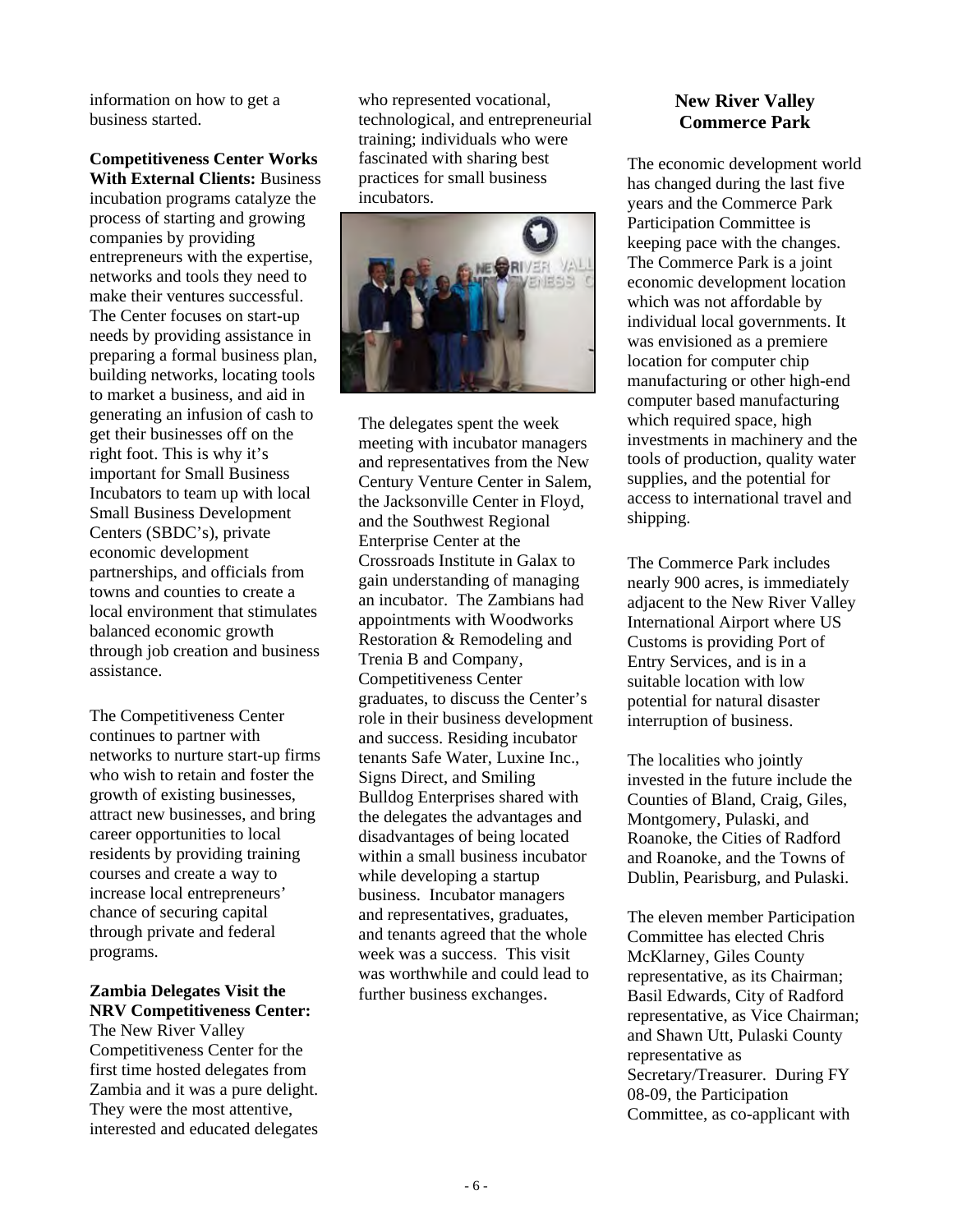Pulaski County Public Service Authority, completed the application to the U.S. Economic Development Administration to increase water and sewer capacity to 1 million gallons per day. This application was successful and a \$3 million grant was awarded in September 2008. This capacity is important to meet line flow as well as supplies for potential major industries. Project NEEMO (Nanomaterials for Energy, Environmental and Medical Operations) has identified a significant potential opportunity for the regional focus in nanotechnology and is proposing to locate at a site in the NRV Commerce Park. Pulaski Town and County are leading the effort to establish the Virginia Nanotechnology Park and a Participation Committee within the *Virginia's* First framework.

#### **Human Services**

#### **Housing Partnership of the New River Valley**

The Housing Partnership is comprised of housing and service providers in the New River Valley which meets monthly to discuss issues that affect low-tomoderate income households. With the downturn in the economy, the Partnership has also realized that issues of paying utility bills, buying groceries each month and providing school clothes and supplies for children, are all interrelated issues coexisting with housing. The Housing Partnership has identified that most challenges involve the coordination of resources, duplication of services,

available funding, and the education of respective clients in essential life management skills.



As of June 30, 2008, the Department of Rehabilitative Services experienced budget cuts that eliminated staff support funding for the New River Valley Disability Services Board (DSB). Fortunately, the PDC was able to bring in additional funding in order to continue the service it normally provides to the DSB. This past fiscal year the DSB worked to update its Needs Assessment; a new survey was created and distributed across the New River Valley. The surveys received a higher response rate than the previous Needs Assessment, but the Board is already working to improve its survey strategy for the upcoming year.

This year, the DSB also provided input and feedback in the Transportation and Housing Alliance Grant administered by the Planning District Commission, a supplemental grant to the Employment Mobility Study.

# **New River/Mount Rogers Workforce Investment Board**

The following is a summary of the PY 08 program year.

#### **Special Projects**

Utilizing Incentive funds, the New River/Mount Rogers WIB partnered with various organizations to support the following special projects:

- Provided Junior Achievement Success Skills Training to 135 WIA Youth customers in partnership with local school districts and WIA Program Operators across our service area.
- In partnership with local Adult Education providers and the Tobacco Commission, held an Adult Education Forum. This Forum brought together regional Adult Education and Workforce professionals, business representatives and government officials to discuss the need for Adult Education in Southwest Virginia.
- In partnership with People Inc. of Virginia and Virginia Highlands Community College, funded a Career Exploration Camp for WIA Youth. This camp offered exposure to various career occupations throughout a week-long camp. Fifty-three (53) WIA Youth from the counties of Washington, Smyth, Wythe and Bland as well as Bristol City explored several different occupations. The camp had guest speakers and various activities designed to expose the youth to as many career occupations as possible.
- In partnership with Goodwill Industries of the Valleys, provided funding for work experience incentives to WIA youth within the New River Valley.
- In partnership with the New River Community College-Middle College program, provided funding for seven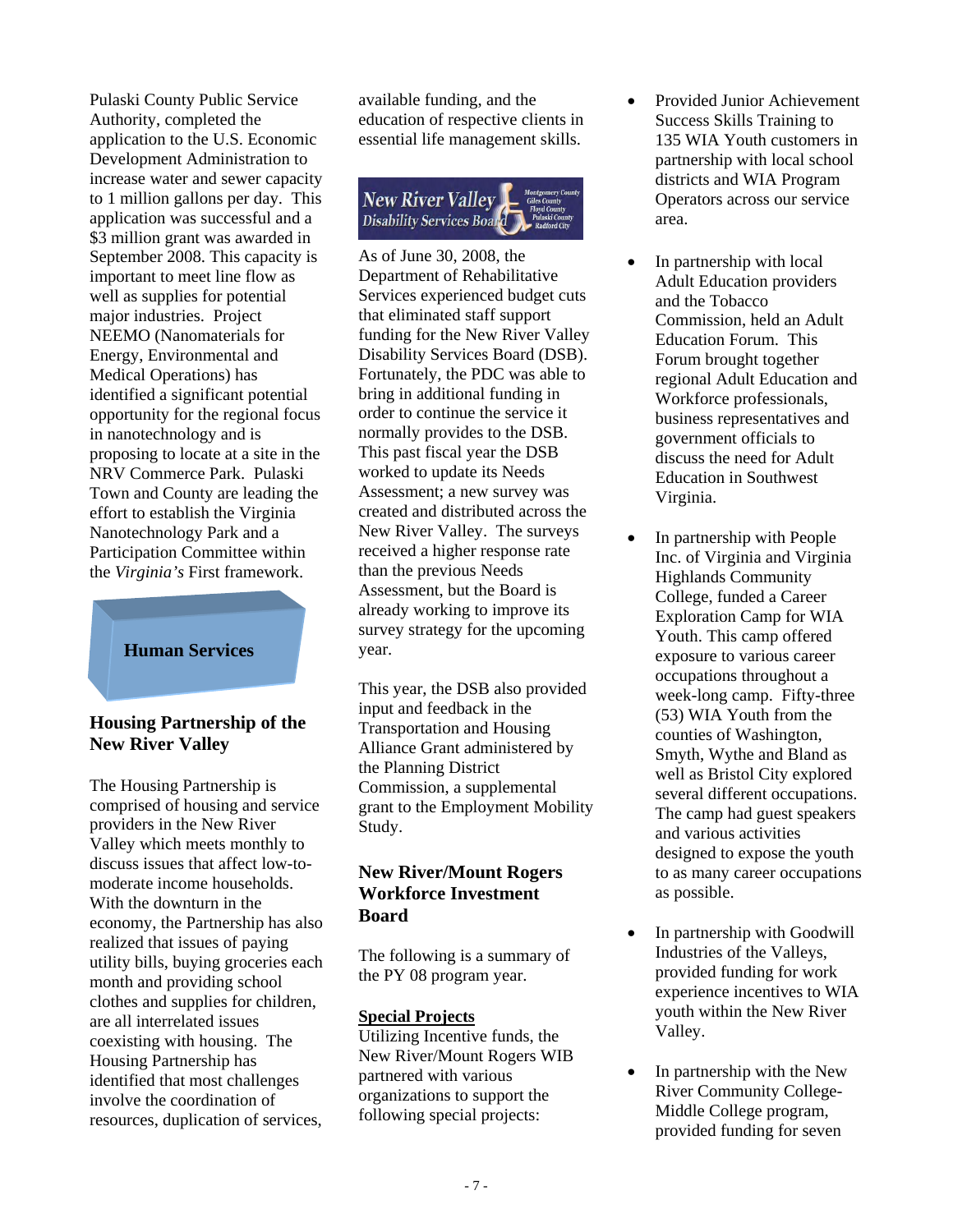(7) WIA youth to participate in the "Enhancing Student Aptitude and Attitude" project conducted by New River Community College.

#### **Job Fairs PY 08**

**NRV Job Fair Expo** – Fall October 21, 2008 held at the New River Valley Mall. Over 64 employers were represented and an estimated 300 job seekers were served.

Partners: Career Pathways, DRS, Partners for Self Sufficiency (the 5 NRV DSS offices), NRCC, NRCC Workforce Development, NRV Competitiveness Center, NRVPDC, NR/MR WIB, and VEC.

**NRV Job Fair Expo** – Spring April 2, 2009 held at New River Community College. Over 50 employers were represented and an estimated 350 job seekers were served.

Partners: Career Pathways, DRS, Partners for Self Sufficiency (the 5 NRV DSS offices), NRCC, NRCC Workforce Development, NRV Competiveness Center, NRVPDC, NR/MR WIB, and VEC.

#### **Regional Collaboration**

A group of regional partners made up of representatives from five Community Colleges, two Workforce Investment Boards (Area 2 and 3), the NRVPDC, Virginia Tech (VT), two community service agencies and four regional employers, have begun the process for grant development to apply for one of the Energy Training Partnership grants for developing Career Pathways Systems in industries and occupation clusters of Building Retrofitting and/or Alternative Energy Technology.

#### **Rapid Response Funding**

The WIB requested and received \$250,000 bringing the total Rapid Response funding up to \$830,599 to provide training and services to displaced workers from multiple employers in WIA 2 through June, 2009. During PY 08, 486 displaced workers were served with 278 active as of June 30, 2009. 110 clients were placed in unsubsidized employment with an average placement wage rate of \$11.00 per hour.

#### **American Recovery and Reinvestment Act**

The WIB received in excess of \$1.8 million under ARRA for service to Dislocated Workers, Adults and Youth effective May 1, 2009. ARRA funds will be used to provide employment and training services to 155 Dislocated Workers, 100 adults and 375 youth clients. One main emphasis of ARRA funding is the "Summer Only" component for Youth. It is envisioned that 350 youth in this area will receive work experience and work readiness activities during the period May 1, 2009 through September 30, 2009. ARRA funds are available through June 30, 2011, however, the emphasis is to serve citizens and expand funds as rapidly as possible. The ARRA funding is in addition to the PY'09 WIA formula allocation received which is in excess of \$1.9 million.

#### **PY'08 Service Levels**

During the period July 1, 2008 to June 30, 2009, the Workforce Investment Board achieved the following service levels.

- Adult/Dislocated Workers Served  $-310$
- Adult/Dislocated Workers Placed – 111
- Placement Rate  $-75%$
- Funds Expended \$900,000
- Youth Customers Served 215
- Funds Expended \$540,000

**Planning/Technical Assistance** 

# **Pulaski County Comprehensive Plan**

The NRVPDC is assisting Pulaski County in the update to their Comprehensive Plan. The County was divided into five planning areas, those adopted include the Northeast (Fairlawn, Belspring, Parrott), North (Back Creek, Little Walker Creek), South (Snowville, Allisonia, Hiwassee), and Draper (Draper, Peak Creek). The Central Planning Area (Towns of Dublin and Pulaski) is awaiting approval.

During 2008-2009, the PDC facilitated two public input sessions associated with the Central Planning Area to gain as much local insight as possible. The five planning areas constitute the second volume of the Comprehensive Plan. Volume One of the plan was also formulated during FY09. Volume One includes additional areas of focus including Community Facilities, Housing, Natural Resources, and Economy and Demographics. These elements are used to highlight areas of the County for planning purposes. The Volume One Plan also includes the Goals and Objectives of the County. The Goals and Objectives are one of the most important pieces of the plan,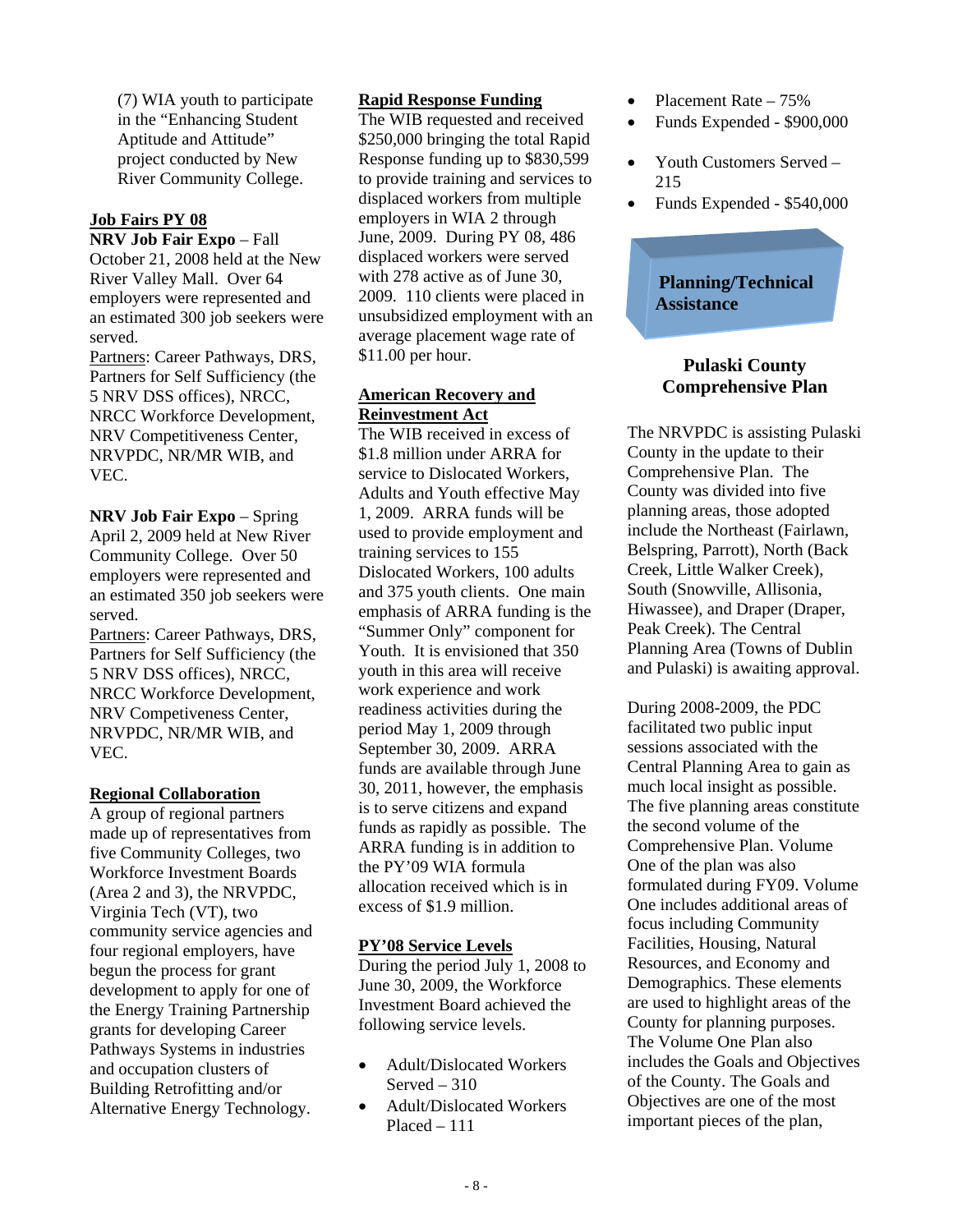showing accomplishments that have been achieved during the life of the plan.

# **Floyd County Comprehensive Plan**

Floyd County began the process of updating their Comprehensive Plan in mid 2009. The Plan was last updated in 2002 and will include numerous updates related to mapping, demographics, and functional land uses. The challenges associated with growth management will be better handled via the updated plan as a result of the residential growth that has affected the County. Other issues highlighted for update include transportation (both roadways and trails) and goals and objectives.

# **Town of Floyd Land Development Regulations**

The Town of Floyd completed the update of the Zoning Ordinance in the summer of 2009. This Ordinance includes numerous changes to the previous document including Signage, Permitted Uses, and Open Space Requirements. With the updated ordinance the Town will have the ability to better manage development while still providing a unique place to live and work. An update to the Town Subdivision Ordinance is currently being reviewed with scheduled adoption in the fall of 2009.

# **Pearisburg Subdivision and Zoning Ordinance Update**

The NRVPDC completed the update of the Town of Pearisburg Subdivision Ordinance Update in late 2008. This update included reviews of the permissible subdivision types allowed in Town and updated processes for simple lot line revisions and other types of subdivision. This Ordinance also included a review of the Town Charter to clean up language related to subdivision.

Following the completion of the Subdivision Ordinance, the Town began the process of updating the Zoning Ordinance. Updates are still being completed and this process is expected to continue through 2009. A review of Zoning Districts, the Official Town Zoning Map, and permitted uses were discussed and are being incorporated into the document.

# **Local Emergency Planning Committee**

The NRVPDC serves as staff to the Montgomery/Blacksburg Local Emergency Planning Committee (LEPC), and participates in Pulaski County's LEPC. For the Montgomery County/Blacksburg LEPC, staff collected and disseminated the SARA Title III Tier II inventory reports for those businesses required to make hazardous material data available to the public. The LEPC continues to broaden its partnerships to include industries, citizens, and local emergency response staff.

Recent efforts to this end include direct mailing invitations to potential participants and ensuring an educational speaker for each meeting.

**Central Pulaski County Transportation and Land Use Master Plan** 

The Commission was awarded funds in July of 2007 through VDOT's Multimodal Grant Program to conduct a study of transportation and land use issues in the central portion of Pulaski County. The study area includes the towns of Pulaski and Dublin and the County area in between. The primary goal for the project was to create a plan that identified future transportation corridors, improvements to the existing network, and the land use regulations that will assist in implementing projects.

The project was guided by a stakeholder committee that consisted of three members from each locality, a staff member, an appointed official (planning commissioner), and an elected official. The Commission facilitated the stakeholder committee while the project consultants, Anderson and Associates, and Draper Aden Associates provided technical expertise for transportation projects. Major transportation projects identified by the stakeholders committee included interchange improvements to I-81 Exit 98 with Route 100 and a Route 100 Bypass off of I-81 Exit 101 extending north to Rt. 11.

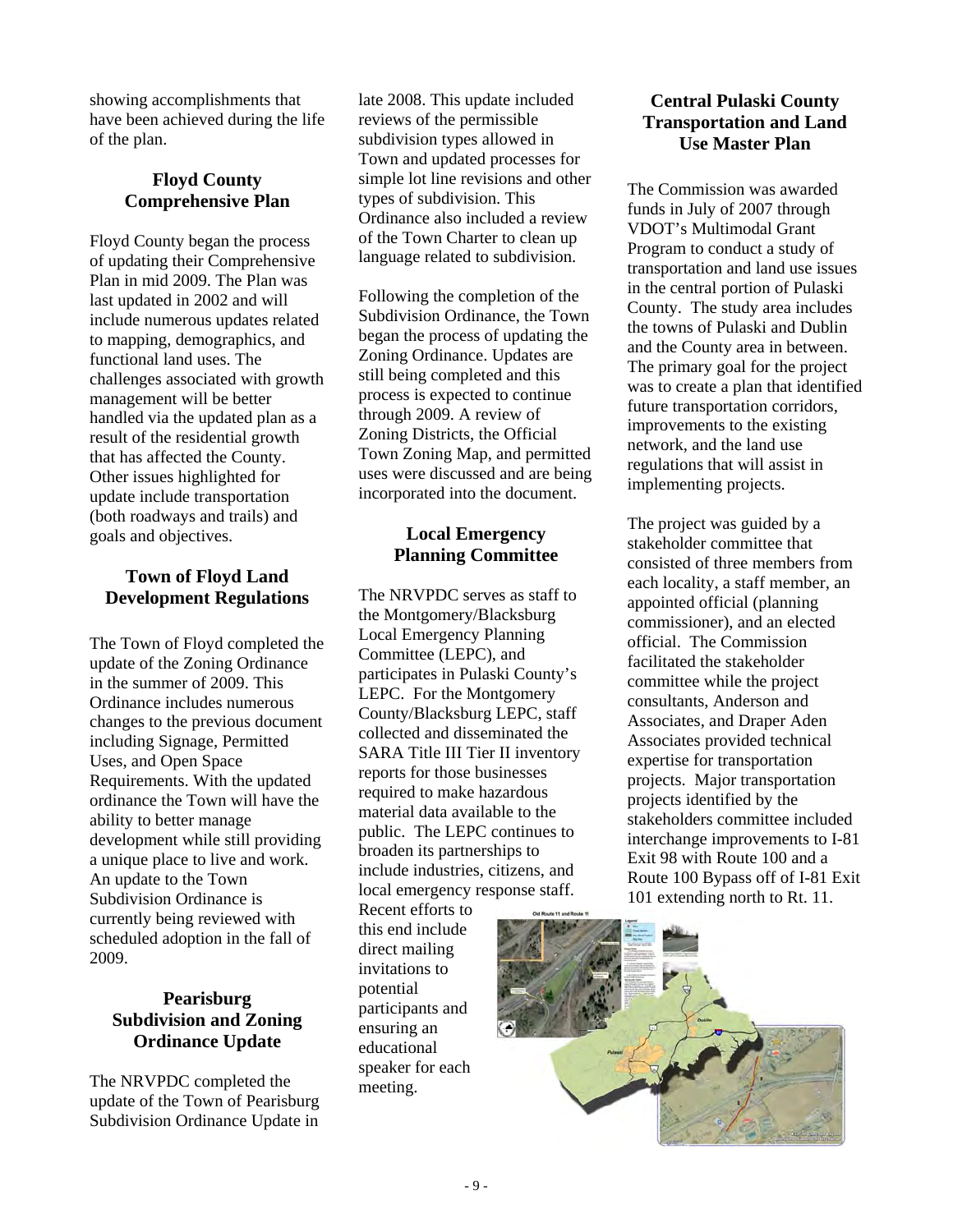The final plan was submitted the last day of June 2009 and included a series of illustrated improvements and comprehensive planning updates.

The Central Pulaski Transportation and Land Use Master Plan reflected improvements to accommodate existing and future passenger and freight traffic levels by integrating multiple modes of transportation through the improvements of existing corridors, planning of new corridors, and incorporation of non-motorized corridors. The goal of the master plan was to prepare a multimodal transportation system that enhanced the quality of life and health, strengthened communities, increased safety, reduced congestion, increased connectivity of localities and resources, benefited the environment, supported existing land use, and accommodated future development. Detailed intersection improvement plans were also highlighted as a result of having poor safety or congestion related issues.

# **New River Valley Community Broadband Network Plan**

The Commission's Telecommunications Committee received funding to detail the implementation of the NRV community broadband network. With the planning complete and the need for increased telecommunications services on the rise, the planning is beginning to manifest into a potential construction project of 60 miles of fiber optic cable, providing the backbone of a government network, while interconnecting

between networks in Southside and Southwestern Virginia, and bridge critical broadband gaps that exist in the New River Valley.

During FY08 the localities of Giles and Pulaski formed the New River Valley Network Wireless Authority which secured a grant from the Economic Development Administration to support the project with \$2.5 million in construction funds. The Authority could not secure the remaining \$2.5 million in match funding and continues to search for financial support to implement this critical infrastructure project.

It is envisioned that the Authority will contract with a public/private partnership created by the Virginia's First Regional Industrial Facility Authority for system operations.

Once constructed, the network will allow for the development of a government network, interconnecting local government operations and school systems to a state of the art broadband network at reduced or stable costs and increased services. In addition, through a private-public partnership, the business plan allows for the leasing of broadband infrastructure to private enterprise in order to increase telecommunications services to businesses and individuals in the New River Valley.

# **Pulaski County CDBG**

Pulaski County has submitted a request for a 2009 CDBG Planning Grant to the Department of Housing and Community Development (DHCD). The County has selected the

Baskerville neighborhood outside of Dublin for housing rehabilitation, demolition of blighted structures, and street and water line improvements. Pulaski will be working with the PDC to leverage additional funds and complete its full grant application for DHCD by spring 2010.



# **Pulaski Area Economic Adjustment Strategy**

The Town and County of Pulaski received a grant from the Economic Development Administration (EDA) to conduct several studies and planning efforts related to locating a nanotechnology facility in the region and establishing an economic adjustment strategy. The Pulaski Area Economic Adjustment Strategy (EAS) analyzed assets and developed a strategy that can lead to an economic transformation through attracting and creating new jobs.

The strategy identified three economic sectors for which the County is well positioned to see expanded economic opportunities. Pulaski is a Community of Opportunity for Recreation, a Community of Opportunity for Education, and a Community of Opportunity for Business and Industry. The establishment of **Virginia's Nanotechnology Park (VNTP)** and the construction of the Park's first multi-tenant Anchor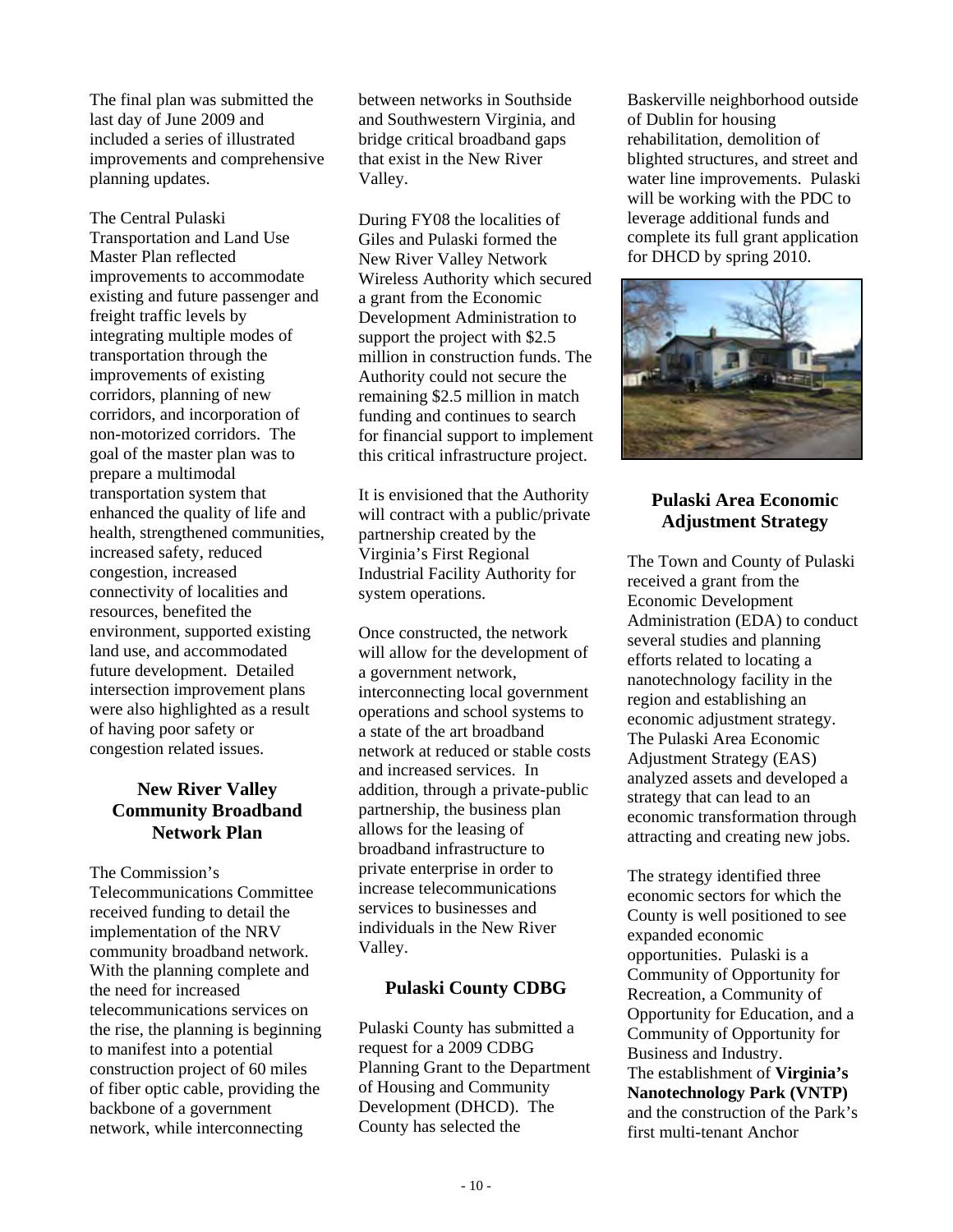Building are the area's number one priority projects designed to lead in the transformation of the economy from traditional manufacturing to a major position in the economy of the  $21<sup>st</sup>$ Century Virginia. The concept of Virginia's Nanotechnology Park has been a major component in the preparation of the Economic Adjustment Strategy.

Workforce development and preparedness is a key to the successful transition of the area's economy. A **Center for Manufacturing Excellence**, co-

located with the Anchor Facility at the VNTP, allows many benefits to both employers and workers. The concept of such a Center that has associations with the community college, the universities, apprenticeship programs, and employers has been in the community for a period of time. The State has committed funding to assist in its establishment, the educational institutions have committed teaching resources, and businesses see a need for such a Center.

# The **I-81 Route 100**

**Interchange** has been identified as a priority project because of the opportunity to create a front door interchange at Exit 98 that serves the needs of the traveling public as well as the business and industry in the area. Recent developments are increasing the usage of the interchange including additional business and industry, Virginia Tech's membership in the Atlantic Coast Conference for sports activities, and the

establishment of the Southwest Virginia Veterans Cemetery just outside of Dublin.

Currently, the interchange has capacity limitations due to outdated design. Evaluations of traditional design alternatives leave little hope that conditions can be improved. The costs of additional right of ways, the elimination of businesses, and the cost of major interchange construction coupled with tight budgets are causes of great concern.



# **Pulaski County Water/Sewer Improvements**

The Pulaski County Public Service Authority and *Virginia's* First received an award from the Economic Development Administration for \$3 million to increase the water and sewer capacity of the New River Valley Commerce Park to one million gallons per day.

The project will provide a twomillion gallon per day water source from the City of Radford to serve both the Commerce Park and the eastern portion of Pulaski County. In addition, onsite improvements will be made to the New River Valley Commerce Park including water and sewer lines, a water storage tank, and a sewer force main.

Engineering design, the environmental reviews, and easement acquisition began in April. The project will continue through 2011 with construction projected to begin in late 2009. The NRVPDC is assisting with grant administration, managing the environmental review process, and acquisition of easements.

# **Regional Water Supply Planning**

In an effort to meet the requirements set forth in the State Code of Virginia (9 VAC 25-780) that local governments prepare and adopt a water supply plan, the NRVPDC has been working with 13 localities since 2007 to prepare a regional plan. This plan was submitted to the Department of Environmental Quality in early 2008 for review.

In late 2008, the committee working on the regional water supply plan came back together to discuss the comments and requirements returned with the draft of the plan. The NRVPDC received funding from DEQ to revise the plan and assist localities in drafting and adopting drought ordinances. As of the end of Fiscal Year 2009, most sections of the plan had been returned to DEQ for final review. Upon return of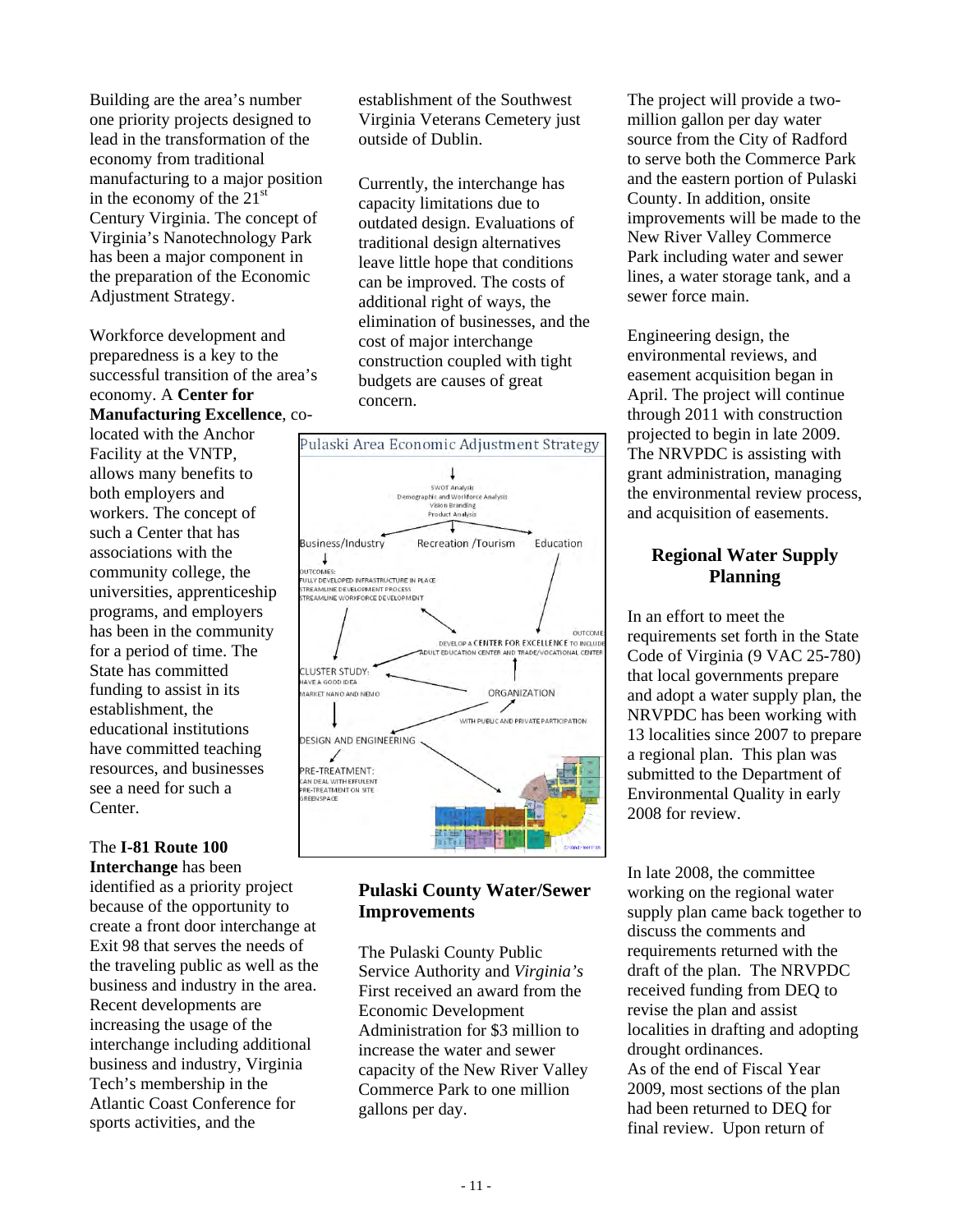these sections from DEQ, the NRVPDC will be working with the participating localities to adopt the plan, as well as appropriate drought ordinances. Final adoption should be completed by the end of calendar year 2009.

The draft of the water supply plan sent to DEQ in 2007 is currently available on the NRVPDC website. Upon completion of its revision, a new draft will be posted.

# **Southern Rivers and the NRV Regional Wastewater Study**

In May 2009, the New River Valley Regional Wastewater Study was completed for the Southern Rivers Watershed Enhancement Program. This project, generously funded by the Virginia Department of Housing and Community Development, sought to improve water quality in local streams and local quality of life through the provision of public wastewater collection and treatment.

The New River Valley Regional Wastewater Study is intended to address water quality improvement through the development of sewage collection and treatment alternatives. The study's goals included identifying the need for sewer service in the region, identifying and prioritizing projects, finding and identifying funding sources for these projects, and eliminating the health hazards and environmental problems associated with inadequate septic systems. The study

also identified projects that due to their remote location, topographic situations, small size or soil conditions, would benefit from non-traditional de-centralized wastewater systems. It is envisioned that the study will serve as a road map for future implementation of sanitary sewer collection, treatment and disposal projects in the New River Valley.

During the course of this 11 month study, the Advisory Management Team, comprised of local sewer providers, state agency representatives, citizens, and others examined approximately 134 projects. These projects were analyzed and prioritized based on the degree of health hazard, elimination of water quality problems, the number of customers served, construction cost per connection, facility availability, as well as residential and industrial growth potential. The project rankings led to a recommendation to pursue 20 centralized projects and 6 decentralized projects across the region.





The 20 centralized projects will serve more than 3,135 connections at a cost of \$67,404,744. The six decentralized projects will serve 424 connections at a cost of \$5,562,970.

A number of next steps have been identified, including organizing educational sessions with PSA boards to discuss decentralized sewer projects and actively pursuing funding to construct primary priority projects. This study is the beginning of a process to update and expand current wastewater facilities and expand public sewer service to previously un-served areas. Other sewer projects remain unstudied, but have the potential to become priority projects in the future.

# **New River Valley Hazard Mitigation Plan**

The New River Valley Hazard Mitigation Plan kick-off meeting was held on June 30, 2009 and included members of the steering committee (representing the

region's localities, local, state, and federal agencies, and other regional organizations), PDC staff, and Radford University project team members. FEMA awarded funding for a partnership between NRVPDC and Radford University to produce an updated plan that will include more extensive mapping to improve the mitigation planning for the region.

The plan will continue to be updated in FY2010. The updated plan must be completed and approved by FEMA for participating localities to maintain eligibility for hazard mitigation assistance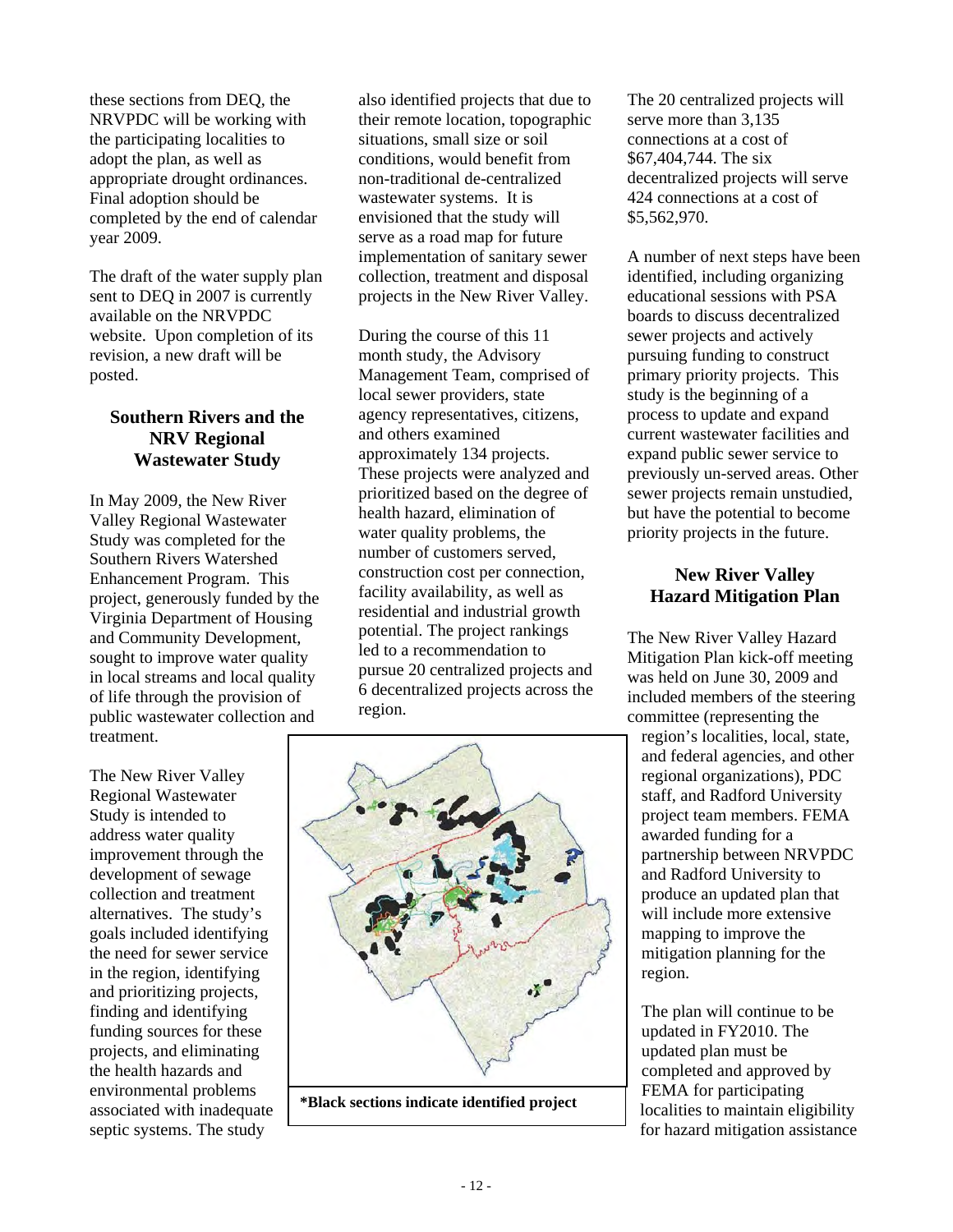funds. The PDC is partnering with Radford University's Geography Department to prepare a revised plan that will maintain the region's eligibility for FEMA's disaster mitigation program funds. The hazard mitigation workgroup is updating the plan by further identifying known hazards, assessing potential risks, and developing mitigation strategies to protect lives and property and prepare the region for disasters that may strike.

# **MPO Freight Study**

The NRVPDC in 2008 completed the Metropolitan Planning Organization (MPO) of Blacksburg, Christiansburg, and Montgomery County Freight Study. The NRVPDC obtained freight data from VDOT pertaining to rail, truck, and air to prepare a report identifying the major corridors for transporting freight. The report also details freight volumes, commodities, value, and origination/destination.

#### **Mobility Management**

The PDC was awarded a Mobility Management grant by the Department of Rail and Public Transportation under its New Freedom program. The grant will allow the PDC to gather extensive data on each existing transit provider in the New River Valley for the purpose of creating a working resource manual. One of the visions for the Mobility Manager is to research, plan, and help implement employment related transportation services across the region. The need for such a role is well established and will alleviate the difficulties existing service providers experience when trying to match

a user with their service while ultimately trying to serve multiple users on single trips to lower costs.

#### **Employment Mobility Stud***y*

The Employment Mobility Study was funded under the Multimodal Planning Grant administered by the Virginia Department of Transportation (VDOT) in order to develop a vision for rural transportation within the New River Valley. The eighteen month project, completed in January of 2009, analyzed commuter patterns, barriers to transportation, and explored transportation solutions through two surveys and the guidance of a knowledgeable stakeholder group.

Project progress was overseen by a stakeholders group that was tasked with providing input concerning survey creation, identifying both formal and informal existing Park & Ride lots as part of the survey process, and promoting the survey after its completion. The stakeholders played an active and continuous role during the Employment Mobility Study, meeting regularly throughout the project to provide input and feedback.

The first survey, administered in person at Park & Ride lots across the region, was created in order to address how formal and informal Park & Ride lots are being utilized, and assess the ability for these lots to serve as rural bus stops along a fixed or semi-fixed transit route. To broaden the project's demographics beyond Park & Ride lot users, a more comprehensive survey was created in order to target employees across the entire region. This survey focused on four main categories: Transportation Information, Transportation Barriers, Transportation Solutions, and Demographics. Demand was illustrated through a series of maps.

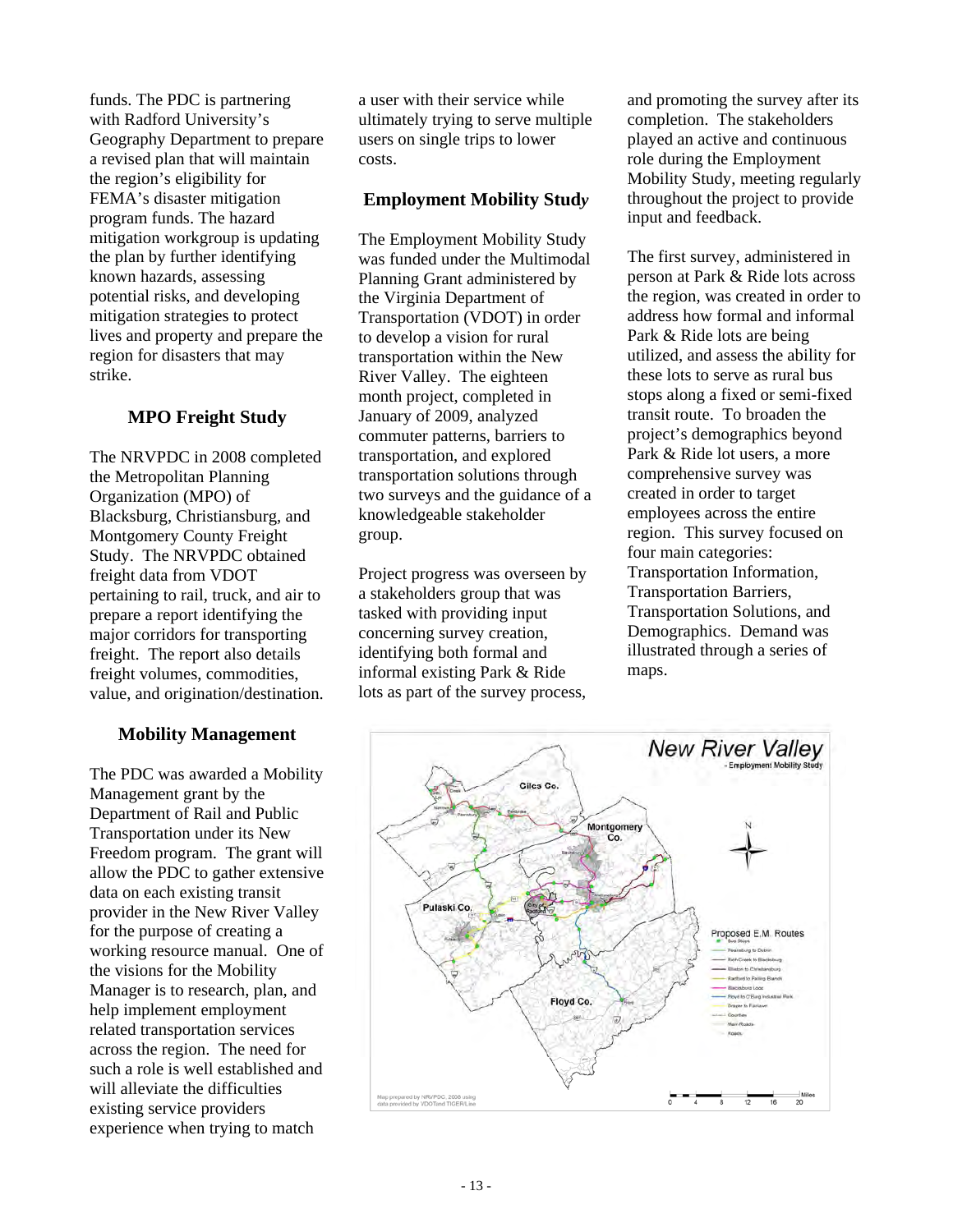As an enhancement to the project, the PDC applied for and was awarded grant funds through the Transportation and Housing Alliance Toolkit (THA) program to develop maps of the region identifying and analyzing disabled, aging, and low-income populations within the project area who could benefit from the Employment Mobility Study. The Transportation and Housing Alliance Toolkit provided the PDC the opportunity to map demographic data at the block group level, including disabled populations, low income, multiunit housing facilities and several other demographic categories. These maps serve as indicators for transportation need. An additional set of geo-coded maps illustrate points of demand for disadvantaged populations such as health care providers, departments of social services, and financial institutions.

Results of both surveys pointed to an overall interest in both carpooling and public transportation. Using this data, the project relied on the expertise of existing transit providers Blacksburg Transit (BT), Pulaski Area Transit (PAT), and Community Transit (CT) to analyze the survey data and draft recommendations for future route placement, route connectivity, proposed budget, and vehicle type. Additional transportation services to transport riders from transit stops to their employment centers were proposed in the form of a network of vanpools running on semi-fixed routes. A phased approach is recommended to implement the transit providers' recommendations.

The Employment Mobility Study was a recipient of a 2009

Innovation Award given by the National Association of Development Organizations (NADO). NADO's Innovation Awards program recognizes regional development organizations and partnering organizations for improving economic and community competitiveness.



**RIDE Solutions** has now completed two full fiscal years in the New River Valley and is entering its third year. The program began with 56 NRV participants before the New River Valley program was established; 369 New River Valley commuters are participating as of June 2009. The focus of the New River Valley program is to increase membership through workplace partnerships. Workplace partners added this year include Carilion NRV, Montgomery County Public Schools, VT YMCA, Kollmorgen/Danaher Motion, and Montgomery Regional Hospital. Staff also engaged in promotional activities in the New River Valley to bring attention to RIDE Solutions at related events such as the New River Valley Job Fair, the Christiansburg High School Environmental Fair, and through publications including several New River Valley websites and press releases.

Working with local businesses, RIDE Solutions is looking to make the most impact with limited funds. RIDE Solutions' NRV staff is helping local businesses plan and implement promotional campaigns,

educational outreach and rideshare matching for their employees. These efforts are reducing commuters' costs, helping businesses retain employees who might look for work closer to home without alternative transportation options, and improving regional air quality by reducing the number of vehicle miles traveled.

RIDE Solutions staff also completed the 2009 Park-and-Ride Study: Inventory, Use, and Need for the Roanoke and New River Valley regions and identified long-term needs for popular locations and potential sites. The regional and statewide TDM (transportation demand management) Plan process also kicked off and will continue through FY09-10. The regional plan will address the strategic goals for RIDE Solutions and will be incorporated into the statewide plan.



Funding support from the Virginia Department of Transportation (VDOT) enables the NRVPDC to facilitate the rural planning partnership by providing staff support to the Transportation Advisory Committee (TAC) which meets bi-monthly throughout the year. The TAC includes representatives of local governments, regional bodies, and State institutions in the New River Valley, as well as representatives of VDOT.

The TAC advises the NRVPDC on transportation matters and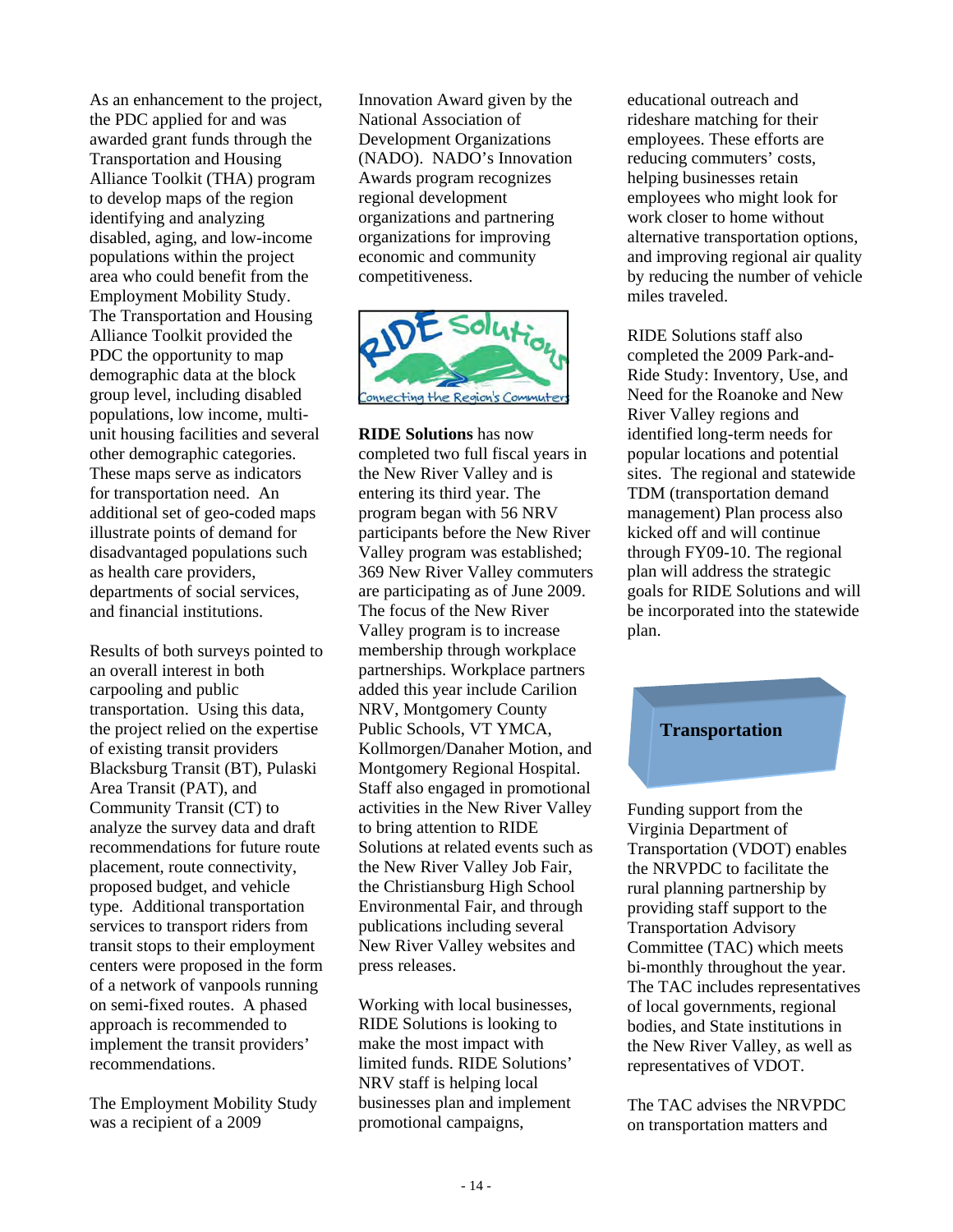serves as a forum for discussion of regional transportation issues. The TAC is responsible for drafting a rural transportation planning scope of work each year for recommendation to the NRVPDC. The TAC also annually drafts comments on regional highway and transportation needs assessment for recommendation by the Commission for consideration by the Commonwealth Transportation Board. The TAC provides guidance and input to PDC staff responsible for carrying out project activities identified in the rural transportation planning scope of work.

This year the PDC completed the third of a four phase effort to assist VDOT in creating its Rural Long Range Transportation Plan for the State.

Four phases of the planning process have been identified by VDOT:

- Phase I Goals and Data Collection
- Phase II Analysis and Problem Identification
- Phase III Public Outreach and Recommendation Development
- Phase IV Public Endorsement and Regional Adoption.

Each phase will take approximately one year to complete.

In July of 2006 the New River Valley Planning District Commission joined with VDOT in a statewide initiative to develop regional transportation plans for rural areas. The plan is intended to complement the transportation plans which are

required for the metropolitan areas of the State. The purpose of the plan is to provide an evaluation of the transportation system in rural areas. Together with land use information, local desires and goals, the plans will present a range of transportation improvements to provide for the effective, safe, and efficient movement of people and goods.

The plan is to envision the next 20 years in terms of regional development, population change, and employment growth as they impact the transportation system. The Rural Long Range Transportation Plans will be the subject of a continuous, comprehensive, and coordinated process which addresses the needs of the federally classified routes of minor collector and above.

#### **Pedestrian Facilities**

A final feasibility study detailed the locations, challenges, cost, etc., to build trails that would link the communities of Blacksburg, Christiansburg, Radford, Dublin, and Pulaski. The report can be found at www.nrvpdc.org/ transportation/alternativetrans. html. The PDC has been working closely with the Department of Conservation and Recreation to solve right of way issues with Norfolk Southern Railroad on the proposed routes.

This year the regional Bikeway-Walkway working group of the Transportation Advisory Committee of the Rural Planning Organization worked on developing a regional Bikeway-Walkway Policy for the New River Valley. This group consists of members from local government, local bike/pedestrian advocacy groups, state agencies

and institutions such as Radford University and Virginia Tech. The primary purpose of this group is to address regional bike and pedestrian development issues, communicate trail development efforts within local communities, and provide outside resources and connections to trail implementation efforts.

The PDC also provided resources to localities to develop Safe Routes to School Programs to local elementary and middle schools. This includes scheduling two separate workshops for the localities and their citizens.

#### **New River Trail Extension**

New River Trail Extension is the term used for the spine of the region's trail network. This project is envisioned to connect the New River Trail State Park at its current terminus in the Town of Pulaski with the Huckleberry Trail in the Blacksburg-Christiansburg area. In the beginning of June 2009 a request for proposals for preliminary engineering for the section of trail between the existing trail terminus in the Town of Pulaski to Dublin Elementary School was advertised. Many groups and individuals continue work to identify routes and opportunities to interconnect trails throughout the region, particularly routes that extend the New River Trail and other routes that connect to the spine.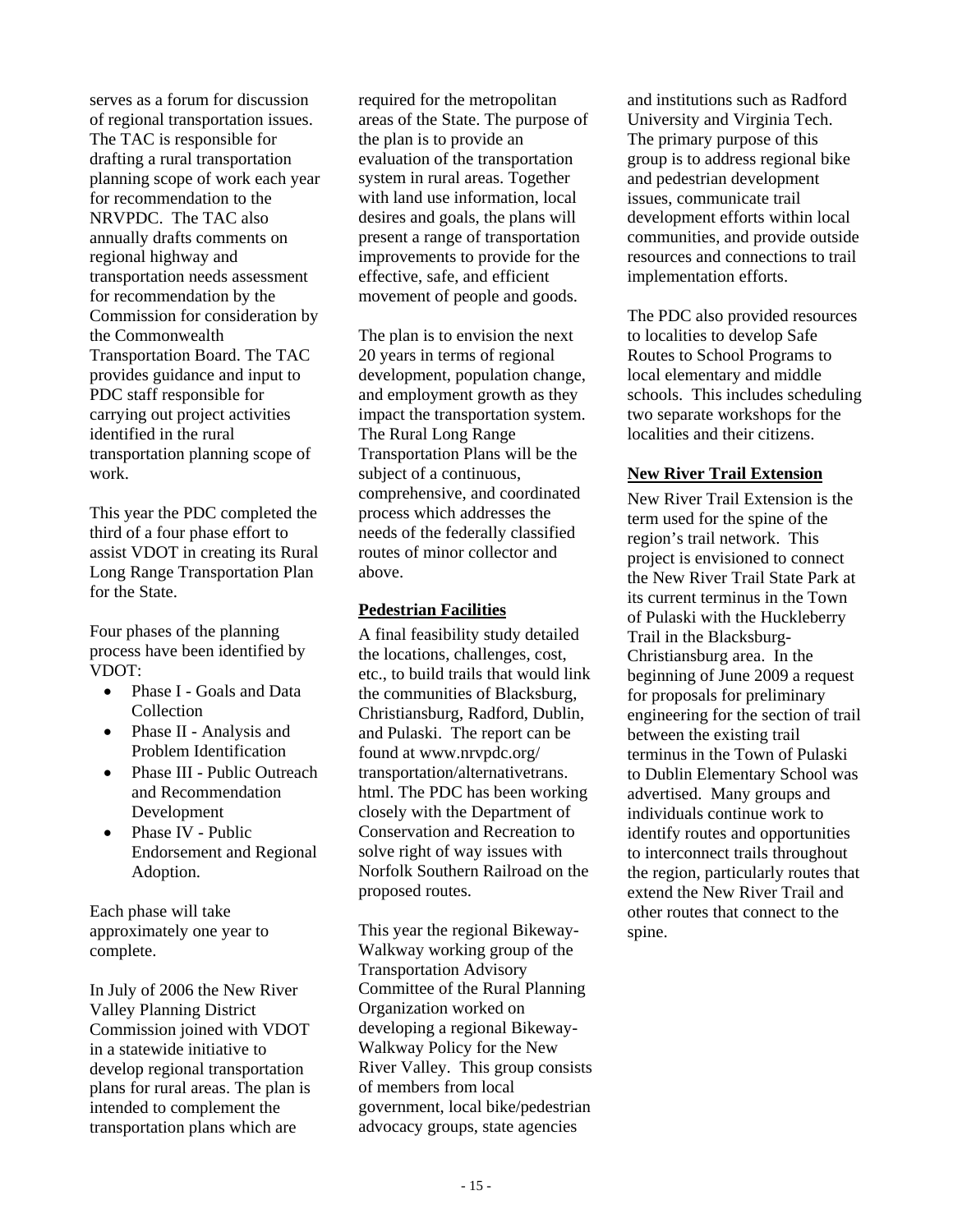# **Administrative Operations**

#### **FY 2008 - 09 Commissioners**

**Floyd County** Fred Gerald Evelyn Janney

**Giles County** Richard McCoy Leon Light

**Montgomery County** Mike Harvey Annette Perkins

> **Pulaski County** Joe Sheffey Shawn Utt

**Radford City** Tom Starnes, Chair Helen Harvey

**Town of Blacksburg** A.T. Leighton Holly Lesko

**Town of Christiansburg** Scott Weaver, Treasurer Henry Showalter

> **Town of Floyd** Mike Patton

**Town of Narrows** Tom Garrett

**Town of Pearisburg** Rebecca Moses, Vice Chair

> **Town of Pulaski** Larry Clevinger Joe Weddle

**Town of Rich Creek** Darlene French

**Radford University** Norleen Pomerantz

> **Virginia Tech** David Dent Kevin Sullivan

**FY 2008 - 09 Staff** 



**Full Time**

**David Rundgren**  Executive Director

**Shirl Quesenberry**  Director of Finance and Personnel

> **Yolanda Hunter**  Incubator Manager

**Jan Gilbertson**  Information Systems Manager

> **Janet McNew**  Program Administrator

**Kevin Byrd** Regional Planner II

**Jennifer Wilsie**  Regional Planner

**Regina Elsner**  Regional Planner

**Jack Whitmore**  Regional Planner **Christy Straight**  Regional Planner

**Elijah Sharp**  Regional Planner

**Phil Gilbertson** Cartographer

**Part Time**

**Dave Ratcliff**  Regional Planner

**Ken Hall**  Regional Planner

**Daphne Smith**  Maintenance

#### **WIB**



Workforce Investment Board

**Ronnie Martin**  Executive Director

**Marty Holliday**  Program Planner

**Angela Alley**  Systems Administrator

**Teena Vernon**  Compliance Review Officer

**Dellamae Meadows**  Administrative Assistant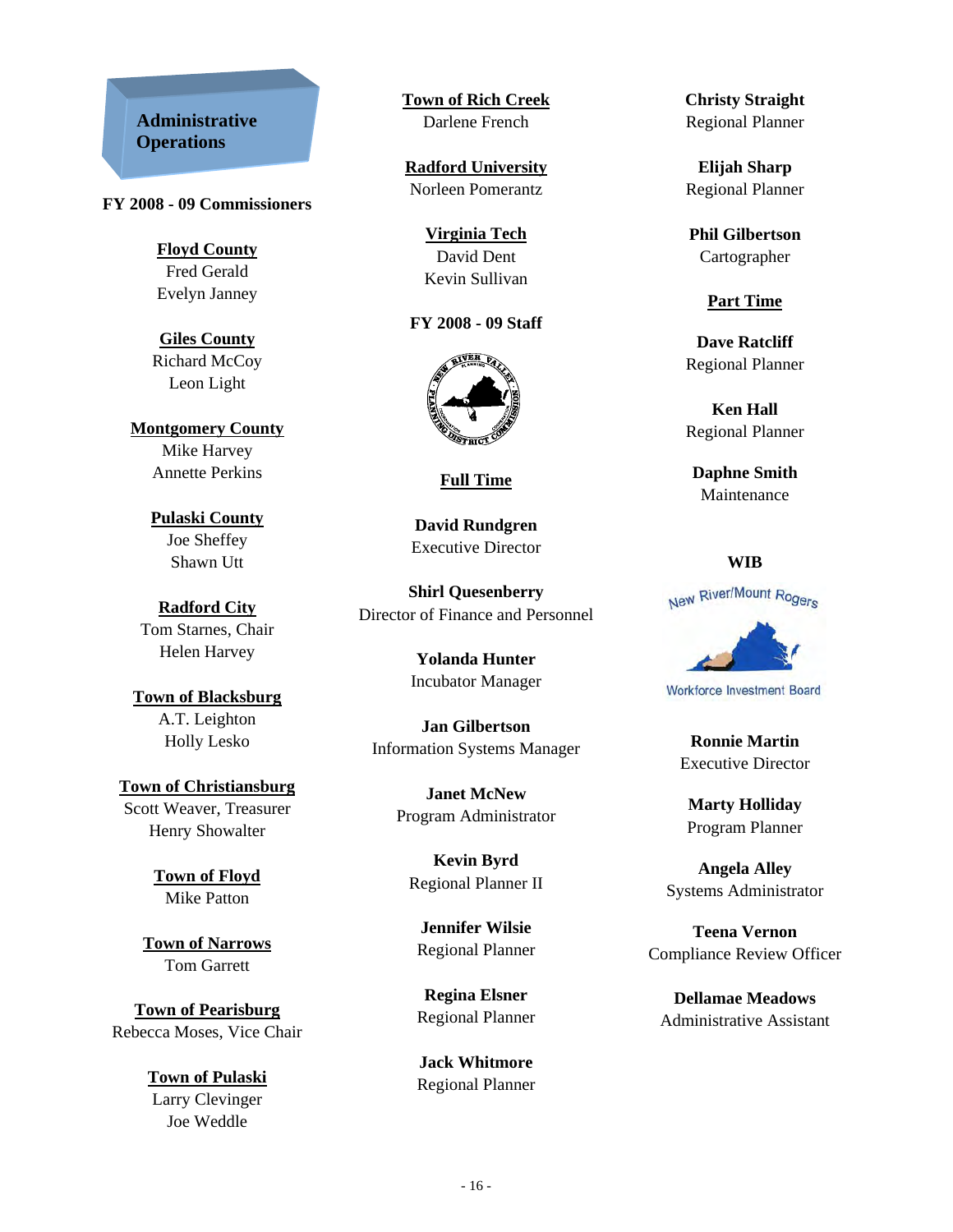#### **Statement of Revenues & Expenditures Year Ended June 30, 2009**

|                                            | <b>BUDGET</b>        | ACTUAL               |
|--------------------------------------------|----------------------|----------------------|
| <b>REVENUES:</b>                           |                      |                      |
| Floyd County                               | 16,534.00            | 16,534.00            |
| Town of Floyd                              | 531.00               | 531.00               |
| Giles County                               | 13,717.00            | 13,717.00            |
| <b>Town of Narrows</b>                     | 2,597.00             | 2,597.00             |
| Town of Pearisburg                         | 3,357.00             | 3,357.00             |
| Town of Rich Creek                         | 818.00               | 818.00               |
| Montgomery County                          | 33,344.00            | 33,344.00            |
| Town of Blacksburg                         | 38,958.00            | 38,958.00            |
| Town of Christiansburg                     | 20,845.00            | 20,845.00            |
| Pulaski County                             | 31,554.00            | 31,554.00            |
| Town of Pulaski                            | 11,652.00            | 11,652.00            |
| City of Radford                            | 16,294.00            | 16,294.00            |
| Radford University                         | 3,213.00             | 3,213.00             |
| Virginia Tech                              | 9,717.00             | 9,717.00             |
| <b>Total Local Revenue</b>                 | 203,131.00           | 203,131.00           |
| Interest Income                            | 0.00                 | 975.00               |
| Contract Income                            | 593,521.24           | 554,618.48           |
| Miscellaneous Income                       | 0.00                 | 15,221.00            |
| Revenue from the Commonwealth:             |                      |                      |
| <b>DHCD</b> Operating Grant                | 85,500.00            | 84,217.00            |
| <b>WIA</b>                                 | 323,038.00           | 305,555.00           |
| Department of Rehab. Services              | 13,040.00            | 13,040.00            |
| Virginia Department of Transportation      | 48,000.00            | 46,380.00            |
| <b>DEQ</b>                                 | 6,000.00             | 13,000.00            |
| <b>DOF</b>                                 | 25,000.00            | 13,157.35            |
| VT (Rideshare)                             | 0.00                 | 1,500.00             |
| Revenue from the Federal Government:       |                      |                      |
| Appalachian Regional Commission            | 66,155.49            | 51,647.00            |
| Economic Development Administration        | 60,000.00            | 60,000.00            |
| Other                                      | 0.00                 | 0.00                 |
| <b>Total Other Revenue</b>                 | 1,220,254.73         | 1,159,310.83         |
| <b>TOTAL REVENUES</b>                      | 1,423,385.73         | 1,362,441.83         |
| <b>EXPENDITURES</b>                        |                      |                      |
| <b>Salaries</b>                            | 782,065.69           | 753,547.42           |
| Benefits                                   | 223,469.67           | 222,029.78           |
| Travel                                     | 53,297.07            | 31,301.55            |
| Office Space                               | 53,583.72            | 53,582.04            |
| Telephone                                  | 5,666.68             | 5,458.61             |
| Office Supplies                            | 17,350.80            | 16,205.81            |
| Postage                                    | 8,947.24             | 5,255.52             |
| Printing/Copies/Plotting                   | 26,437.12            | 12,964.19            |
| Map Purchases                              | $0.00\,$             | 0.00                 |
| Media Adv.                                 | 2,457.60             | 2,275.44             |
| Equip. Rent/Equip. Maint.                  | 17,867.90            | 16,665.64            |
| Dues & Publications                        | 11,664.00            | 8,720.48             |
| Training                                   | 299.00               | 199.00               |
| Comm. Comp. (now included in salaries)     | $0.00\,$             | $0.00\,$             |
| Depreciation                               | 4,933.08             | 4,933.08             |
| Insurance                                  | 6,900.00             | 5,714.00             |
| Capital Outlay                             | 1,700.00             | 3,684.99             |
| Contract Serv.<br>Audit Fee                | 194,790.60           | 183,756.05           |
| Misc.                                      | 7,475.00<br>4,480.56 | 7,475.04<br>2,307.18 |
| <b>TOTAL EXPENDITURES</b>                  | 1,423,385.73         | 1,336,075.82         |
| RESERVES/FUND BALANCE AT BEGINNING OF YEAR | 331,273.00           | 331,273.00           |
| RESERVES/FUND BALANCE AT END OF YEAR       | 331,273.00           | 357,639.01           |